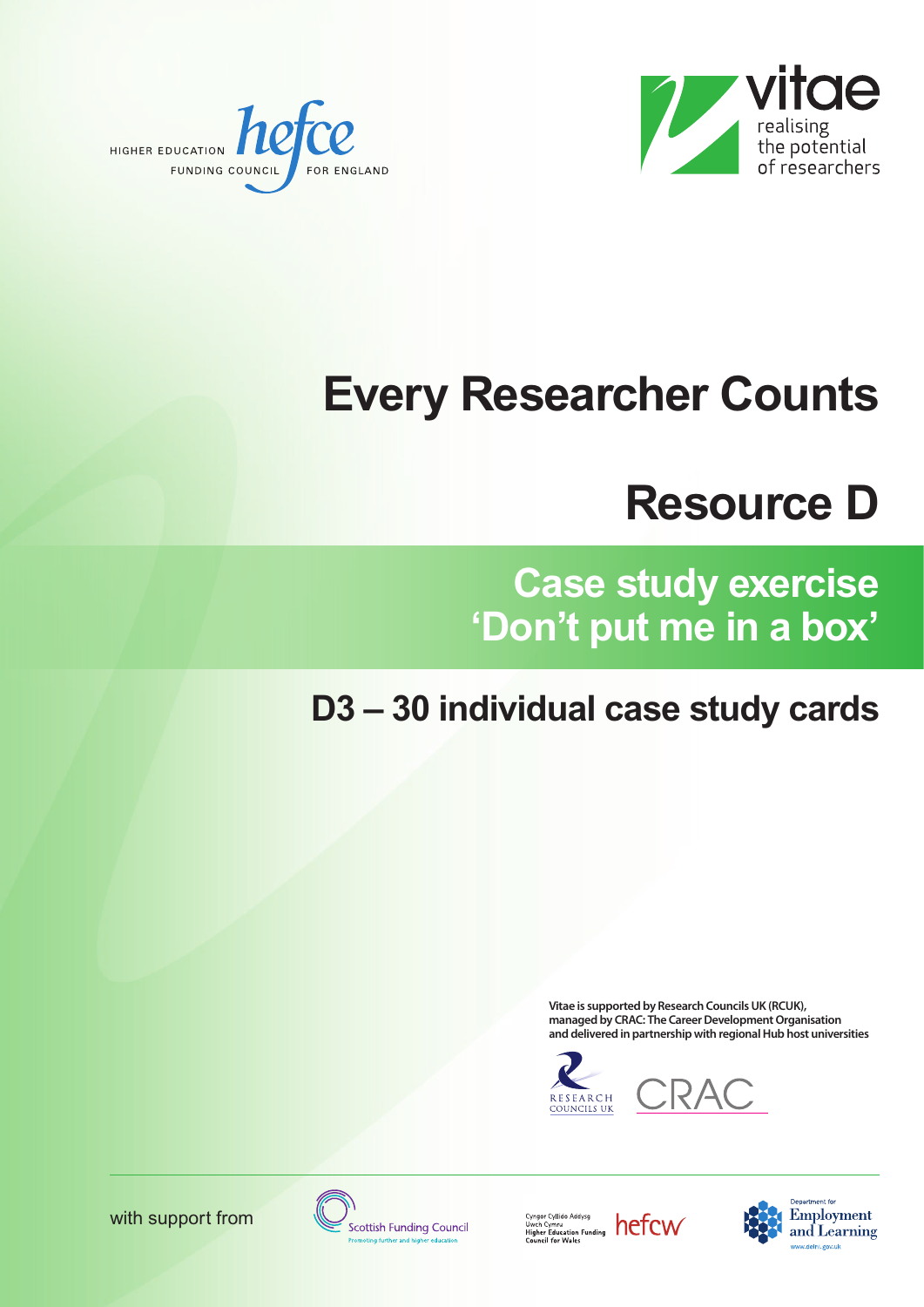## **Angela**



- Angela is a settled junior lecturer with a permanent position within your department and she typically works 50-60 hours on research, teaching and administration
- She wants to do more research over the next five years at more senior levels
- Her (civil) partner has just been made redundant and she will be relied upon to be the main income earner in the short-term as her partner is looking to spend time retraining

#### **Case study exercise 'Don't put me in a box' D3 – 30 individual case study cards**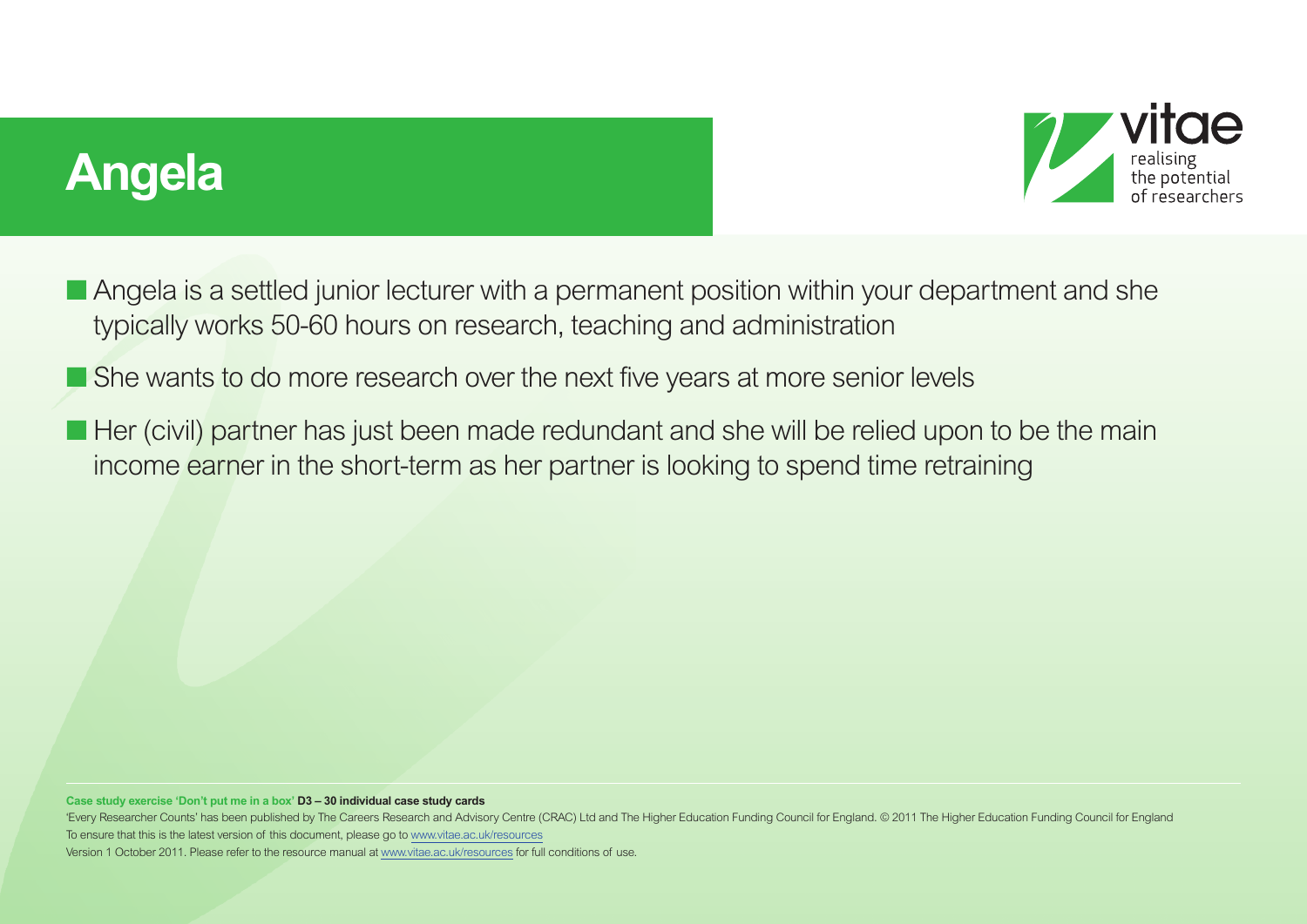### **Barbara**



- Barbara, a junior lecturer, came back from maternity leave earlier this year on a part-time basis
- She worked 12 hours of teaching prior to maternity leave over the whole week and is now teaching seven hours over two days. She works one half day in the department with no teaching commitments
- Barbara and her partner share childcare responsibilities but neither have much flexibility in being able to change the hours they have currently negotiated

**Case study exercise 'Don't put me in a box' D3 – 30 individual case study cards**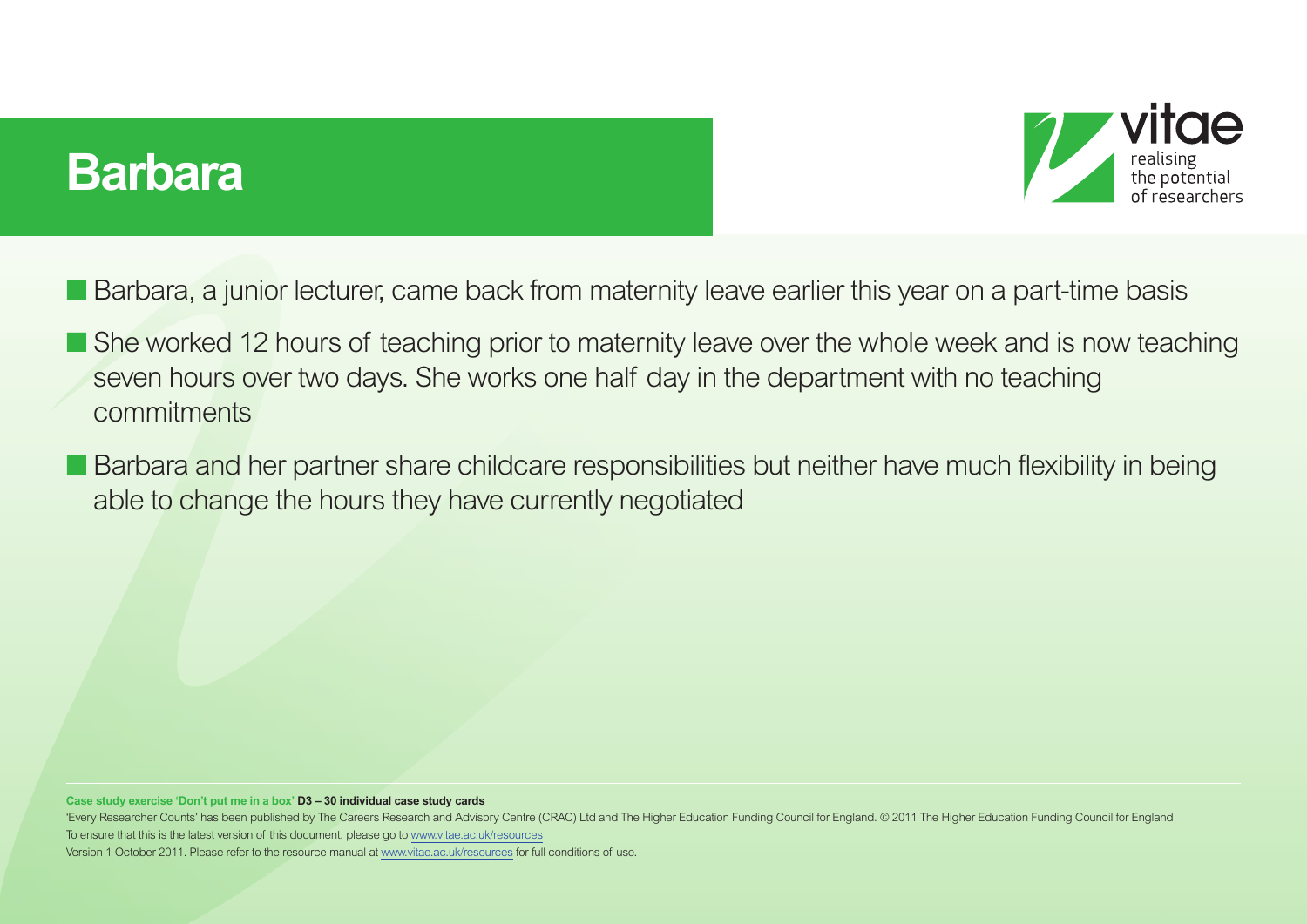# **Georgia**



- Georgia is a member of your research group in the early stages of her first postdoctoral position having completed her doctorate in your department
- She finds it difficult to maintain social relationships with other members of staff and can often appear diffident and overly direct in communication with others or absorbed in her own work to the oblivion of other things
- Georgia can become quite agitated if you change the pattern of the work of the department (e.g. meetings at times she wasn't expecting, a change of location for a discussion) and she isn't keen on going to conferences although she has been to one or two per year
- She produced a doctoral thesis that needed very few corrections and her postdoctoral work is strong; you are keen to fund her ongoing work given her current results

#### **Case study exercise 'Don't put me in a box' D3 – 30 individual case study cards**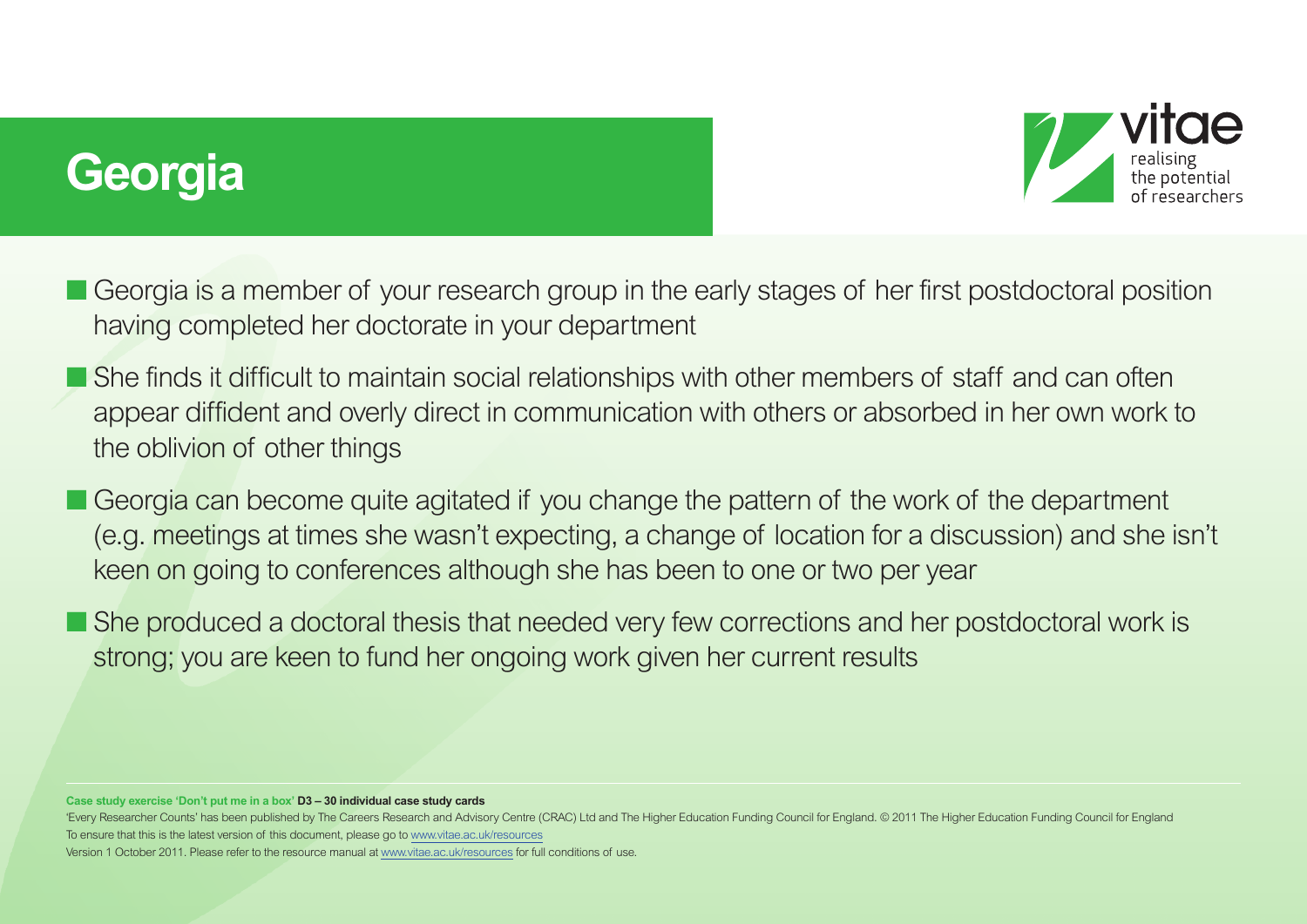



■ Jo is a member of your support staff and she does a strong job of assisting everyone in the group and she makes a big effort to get on with, and work for, everyone in her immediate work environment (staff and students alike)

■ Jo had a sex change and is aware that some students gossip about it

**Case study exercise 'Don't put me in a box' D3 – 30 individual case study cards**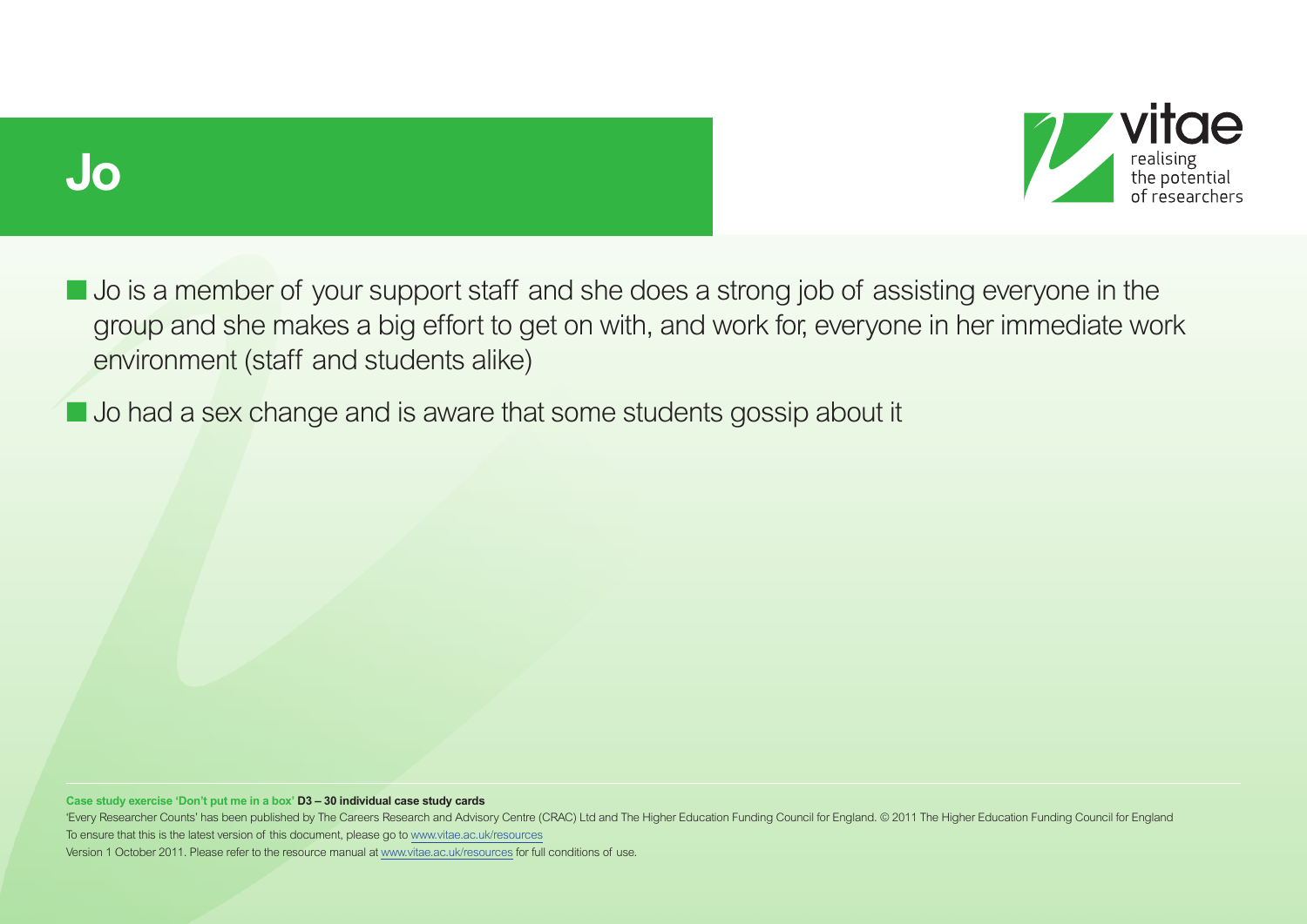# **Judith**



- **■** Judith (58) is a part-time lecturer in your department who has completed her doctorate part-time. She is also a part-time occupational therapist
- She sits on multiple boards and committees outside University in her wider working and home life. She provides high quality undergraduate teaching and a small but consistent research output each year
- In her induction lecture to undergraduates she encourages them to look after their health now for longevity of working life and she is open about wanting this portfolio of interesting work well into her 70's plus

#### **Case study exercise 'Don't put me in a box' D3 – 30 individual case study cards**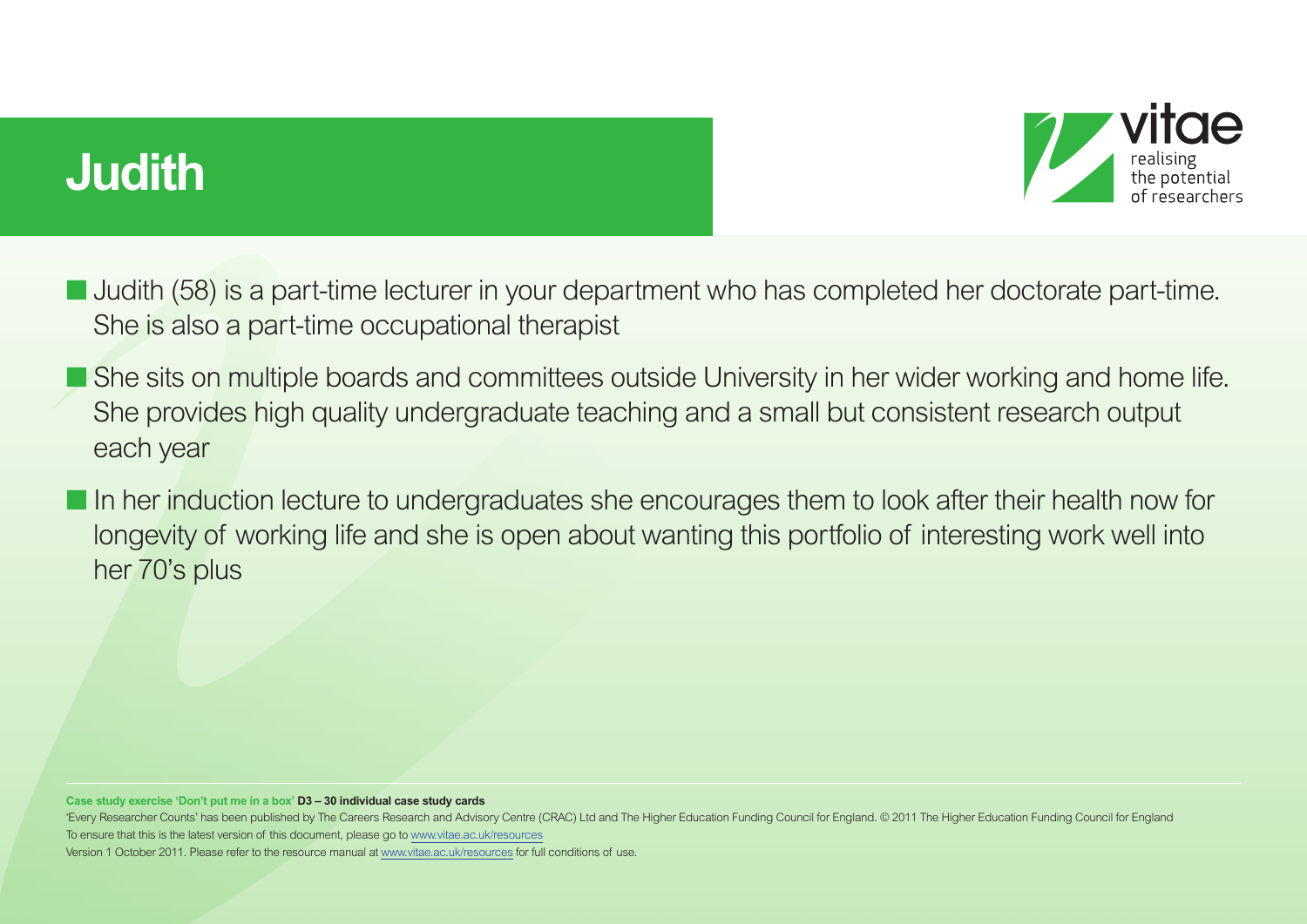

### **Lisa**

- **■** Lisa is 37 and has been suffering from a degenerative sight condition over the last ten years and whilst not fully blind she has around 40% of the sight she had during the time she was doing her doctorate
- **■** It is predicted that she is likely to lose her sight almost completely by the time she is 45. As a strong communicator and teacher her lectures are well attended and her research progress is steady (if slower)
- The department has made a number of adjustments to the way in which it works to accommodate Lisa's failing sight and she is a member of staff whose contract they would like to renew

#### **Case study exercise 'Don't put me in a box' D3 – 30 individual case study cards**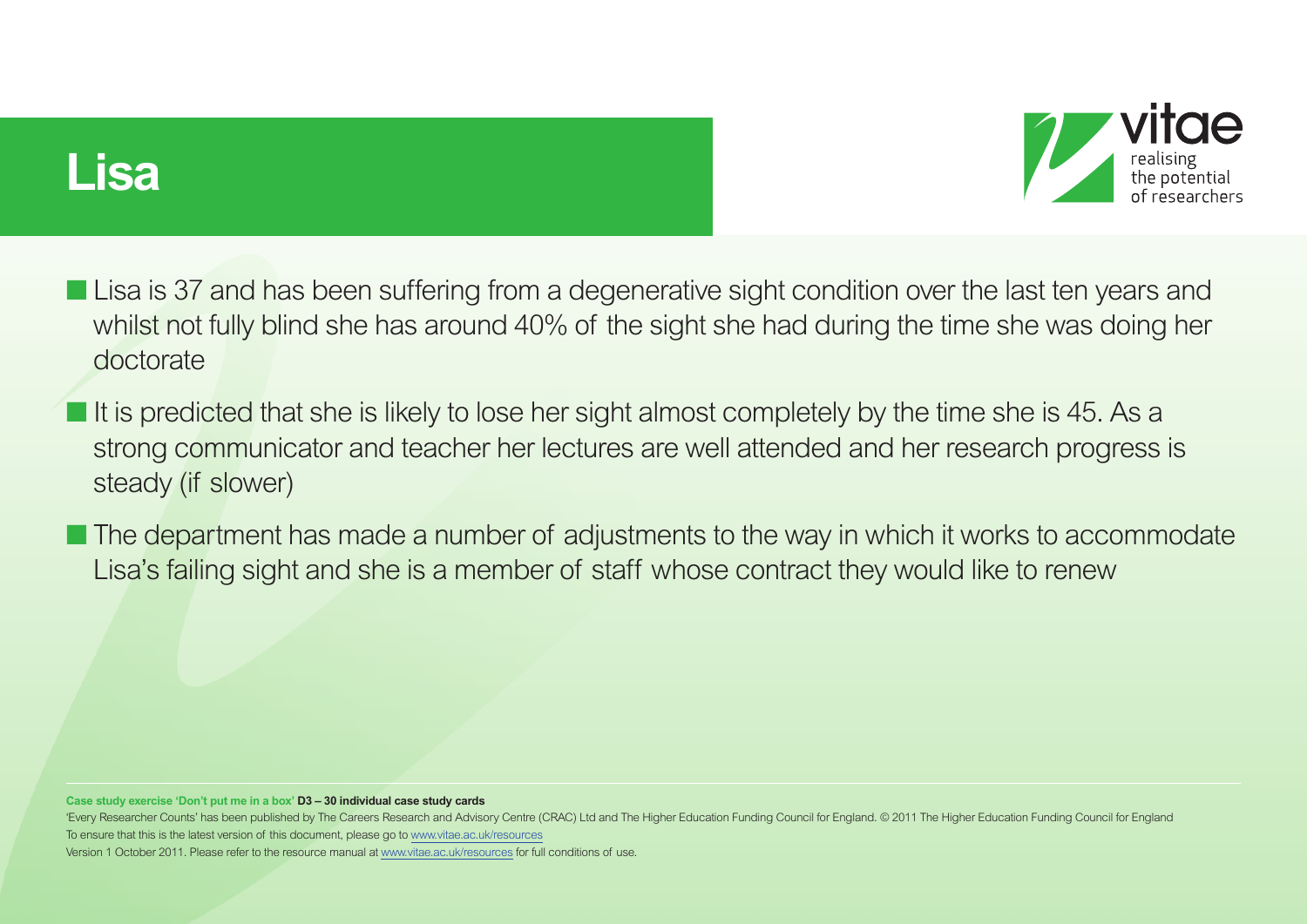### **Maria**



- Maria is currently one year into her two year funded postdoctoral position in your area and she works hard, is driven and has a significant output of work
- You haven't much idea about her life outside work but your head of department has recently told you that she has written a letter of complaint to the Vice Principal of the institution
- She objects to the Christmas and Easter holidays being renamed the Winter Holiday and the Spring Holiday as (given her strong Christian faith) she feels that the religious significance of these times is being reduced and felt that she wanted to express her opinions at a senior level within the institution

#### **Case study exercise 'Don't put me in a box' D3 – 30 individual case study cards**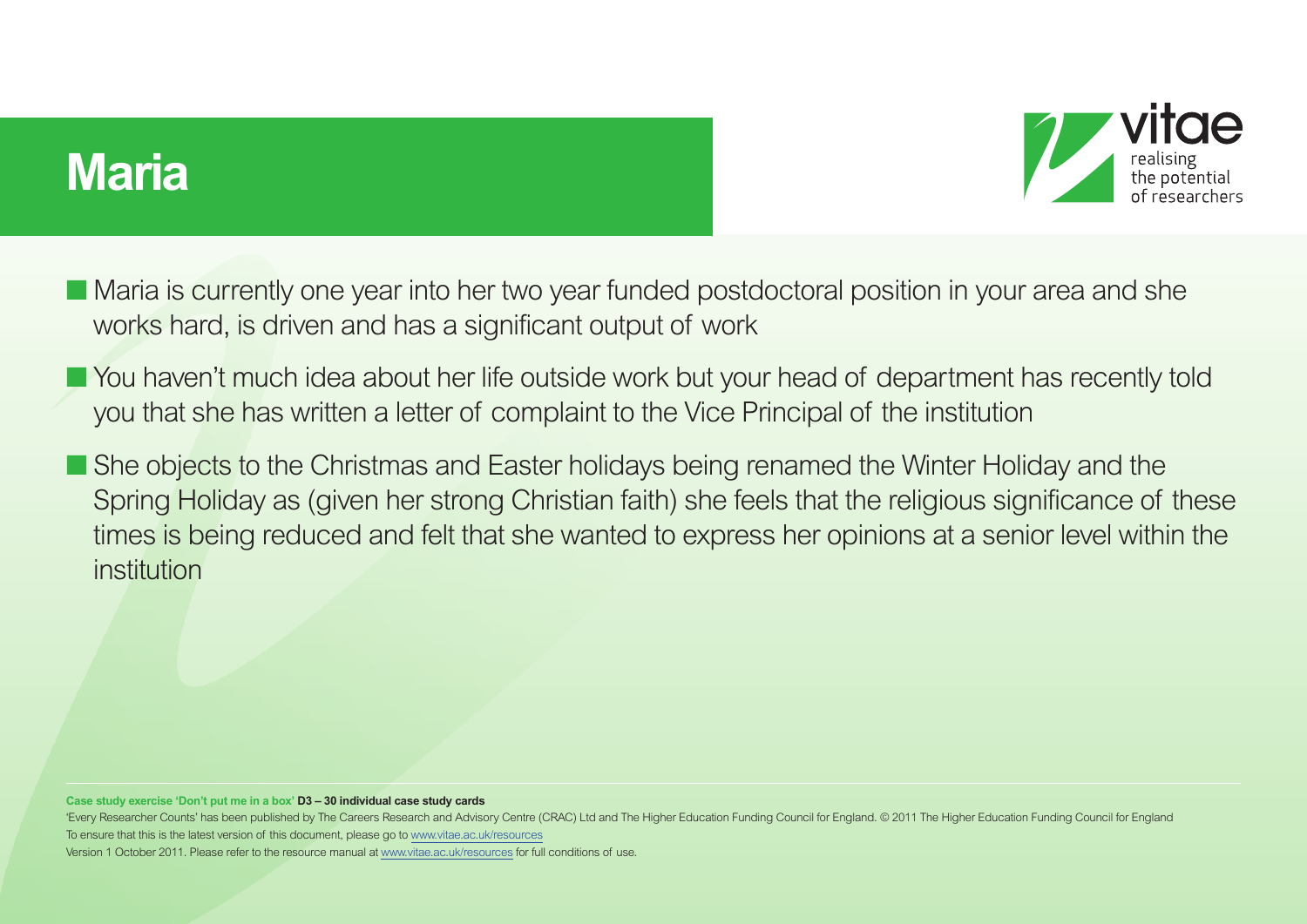



- Mary is a researcher who has happily worked on a series of short-term contracts as a research assistant in the same department since she finished her doctorate
- This has suited her career development as she has been keen to continue to do research which supports the efforts of her principal investigator and to be in consistent employment in the same location when others are not. She is now in her late 30s and planning the next stage of her career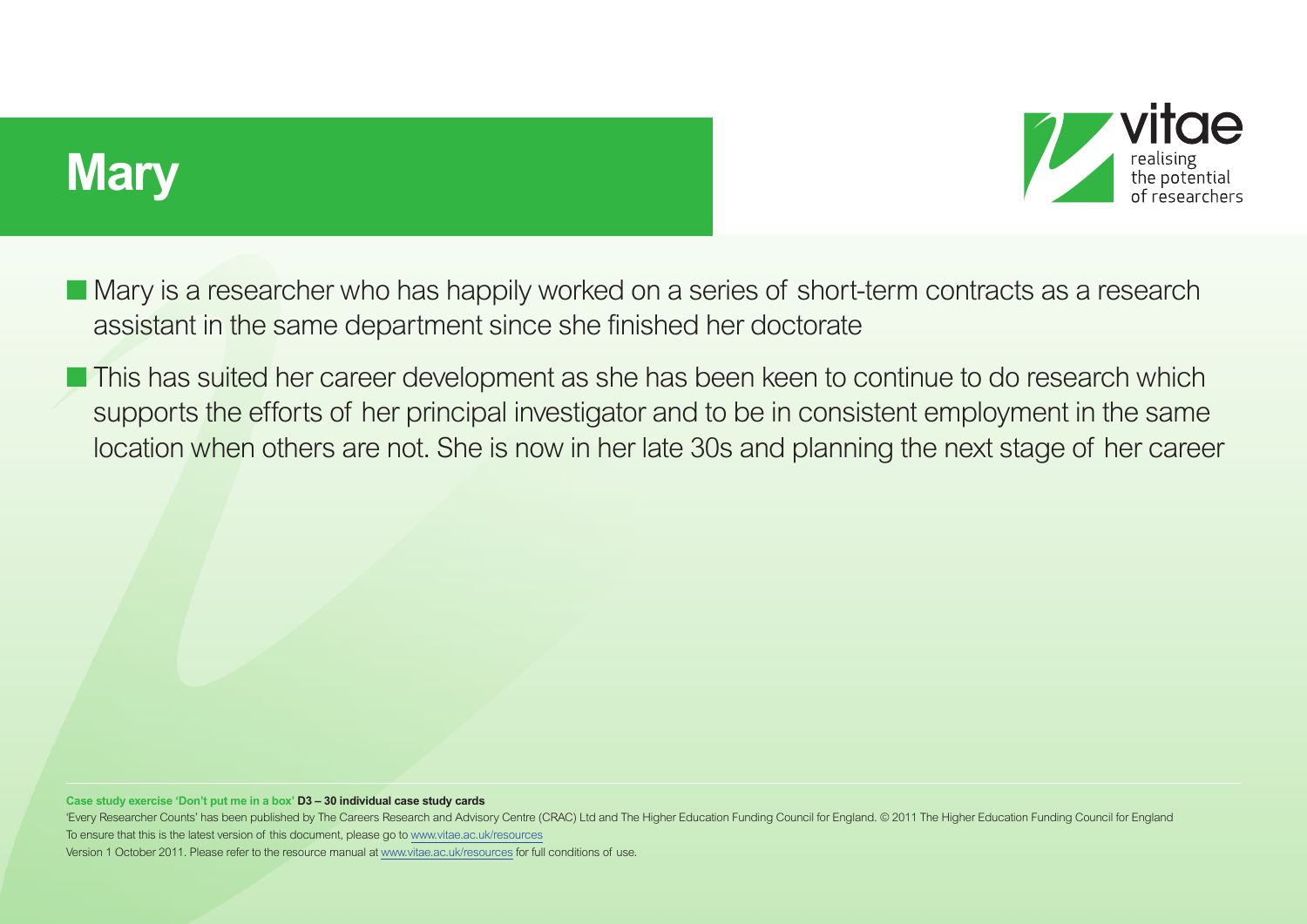# **Natalia**



- Natalia is a postdoctoral research associate in your group who completed her doctorate in her native Argentina and her first postdoctorate in Italy
- She is ambitious and focused; she has engaged with the wider group in the short time she has been here and is a gregarious member of your group. (She is frequently 'teased' about being from Argentina by older members of your department and occasionally referred to as an 'Argie')

#### **Case study exercise 'Don't put me in a box' D3 – 30 individual case study cards**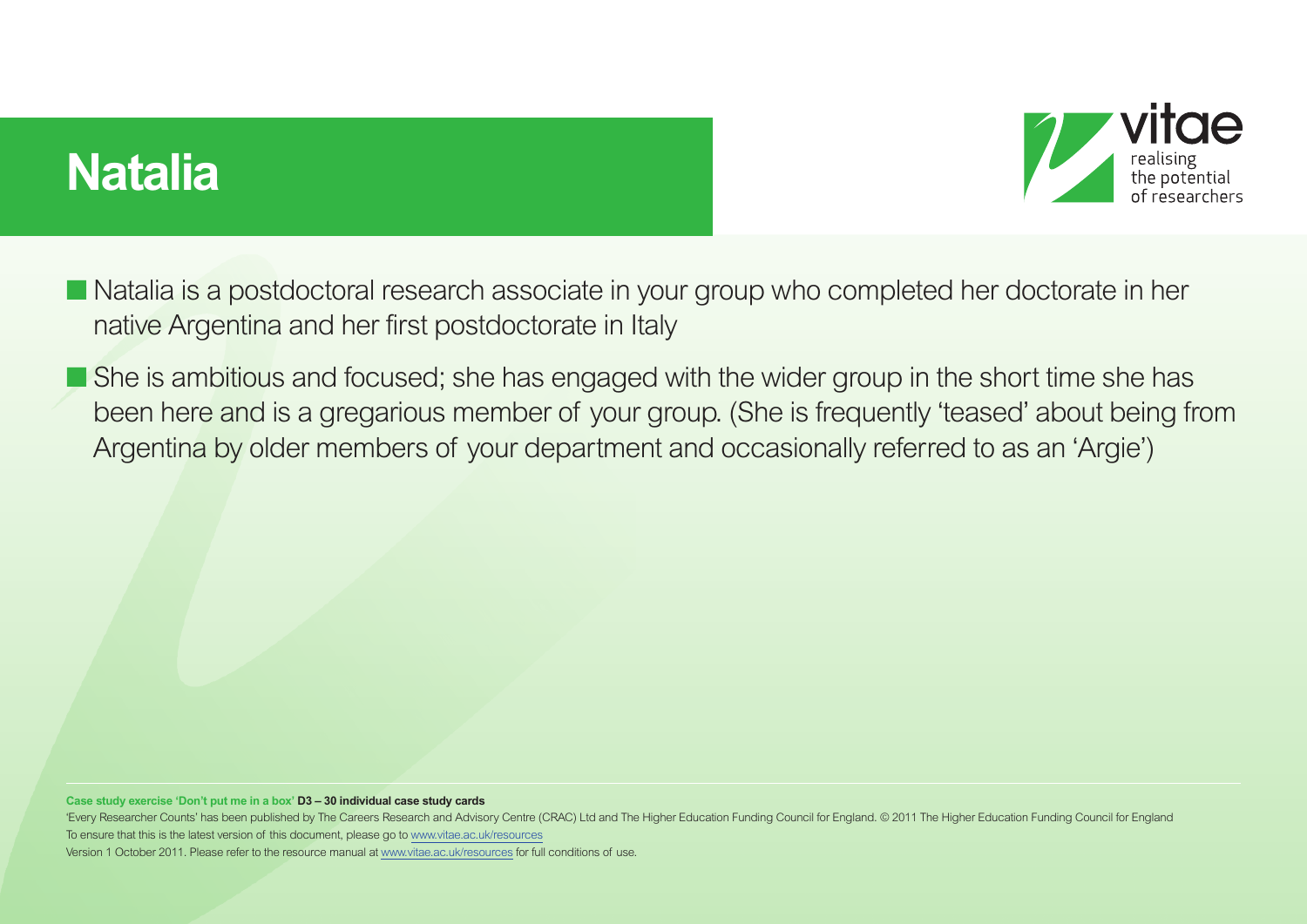## **Sharon**



- Sharon is a part-time member of the support team for your department and she is helpful, capable and engages strongly with the undergraduates
- You would estimate that Sharon weighs in excess of 20 stones and you notice in department meetings that she is having difficulty walking and sets off for the meeting 10-15 minutes ahead of the start time to allow her time to get there and settle in to the meeting environment

#### **Case study exercise 'Don't put me in a box' D3 – 30 individual case study cards**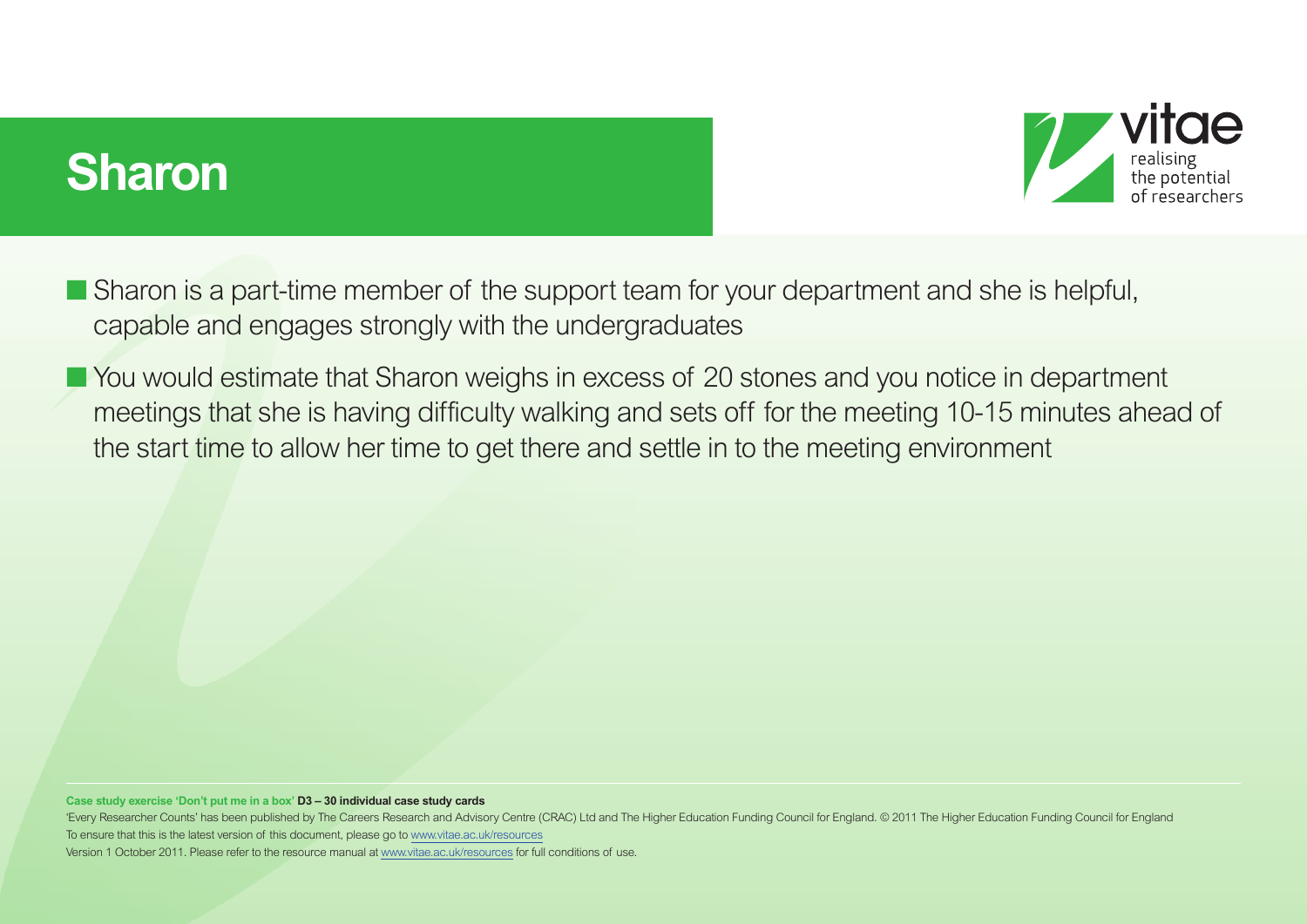# **Suriya**



- Suriya is a Syrian doctoral researcher who is a lively and active member of your research group. She has had good findings from her doctorate and she has taken a diligent approach to her work as well as communicating her research widely at conferences
- **If a** In the relaxed environment of the last conference you both attended she spoke tentatively of her nervousness of completing her doctorate and returning home as there was little tolerance for her homosexuality. She felt more able to be expressive in the UK environment

#### **Case study exercise 'Don't put me in a box' D3 – 30 individual case study cards**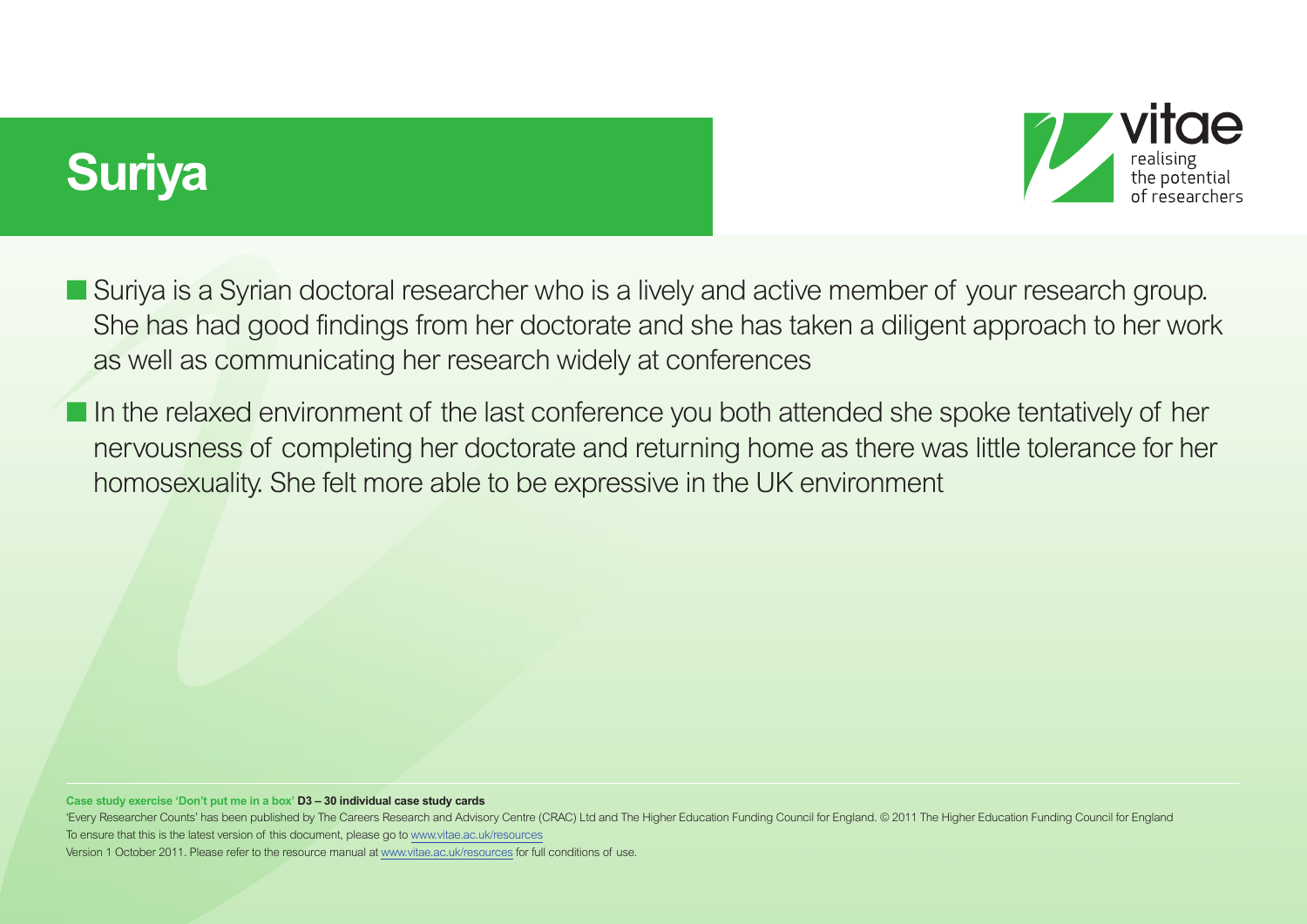## **Susie**



- Susie is about to complete a second postdoctoral appointment in your department; she is a competent and committed researcher
- Following an accident as an undergraduate she permanently walks with the aid of a crutch in her left hand. Although she navigates her way around your building well she isn't as comfortable with travel beyond the building and can neither sit nor stand for long periods of time; she needs to alternate her position to maintain comfort and manage pain

#### **Case study exercise 'Don't put me in a box' D3 – 30 individual case study cards**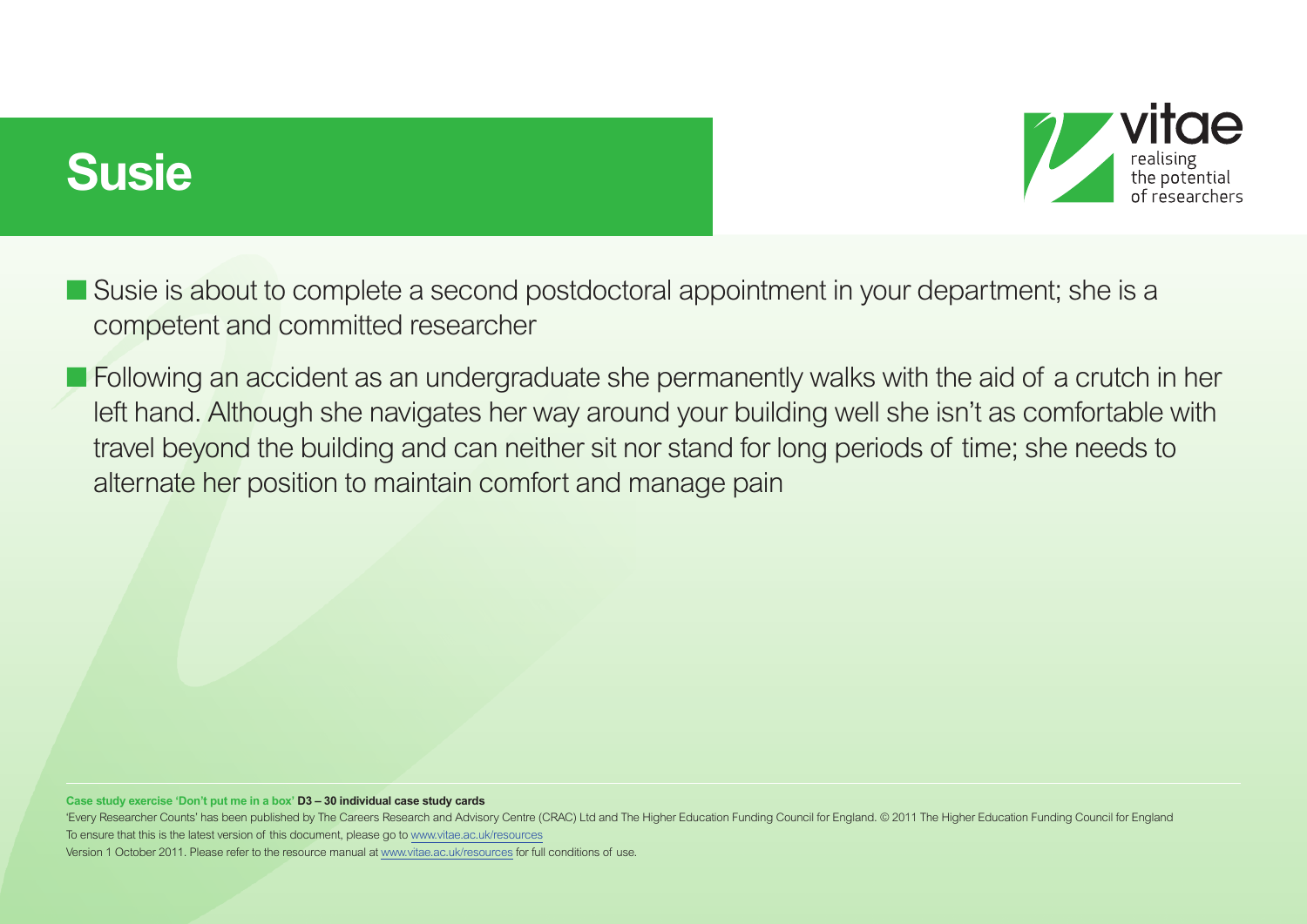### **Petra**



- Petra is in the first year of her second three-year postdoctoral position in your group; she took maternity leave in between her first and second postdoctorates. She is very focused, flexible within the working day and clearly works more hours on her research than her time in the department allows her to. Her eighteen month old son is cared for at nursery
- Concerns have recently been raised for her and her partner because their son isn't reaching his development milestones and is being referred for specialist help that will require a series of doctors/consultant appointments and possible changes in childcare

#### **Case study exercise 'Don't put me in a box' D3 – 30 individual case study cards**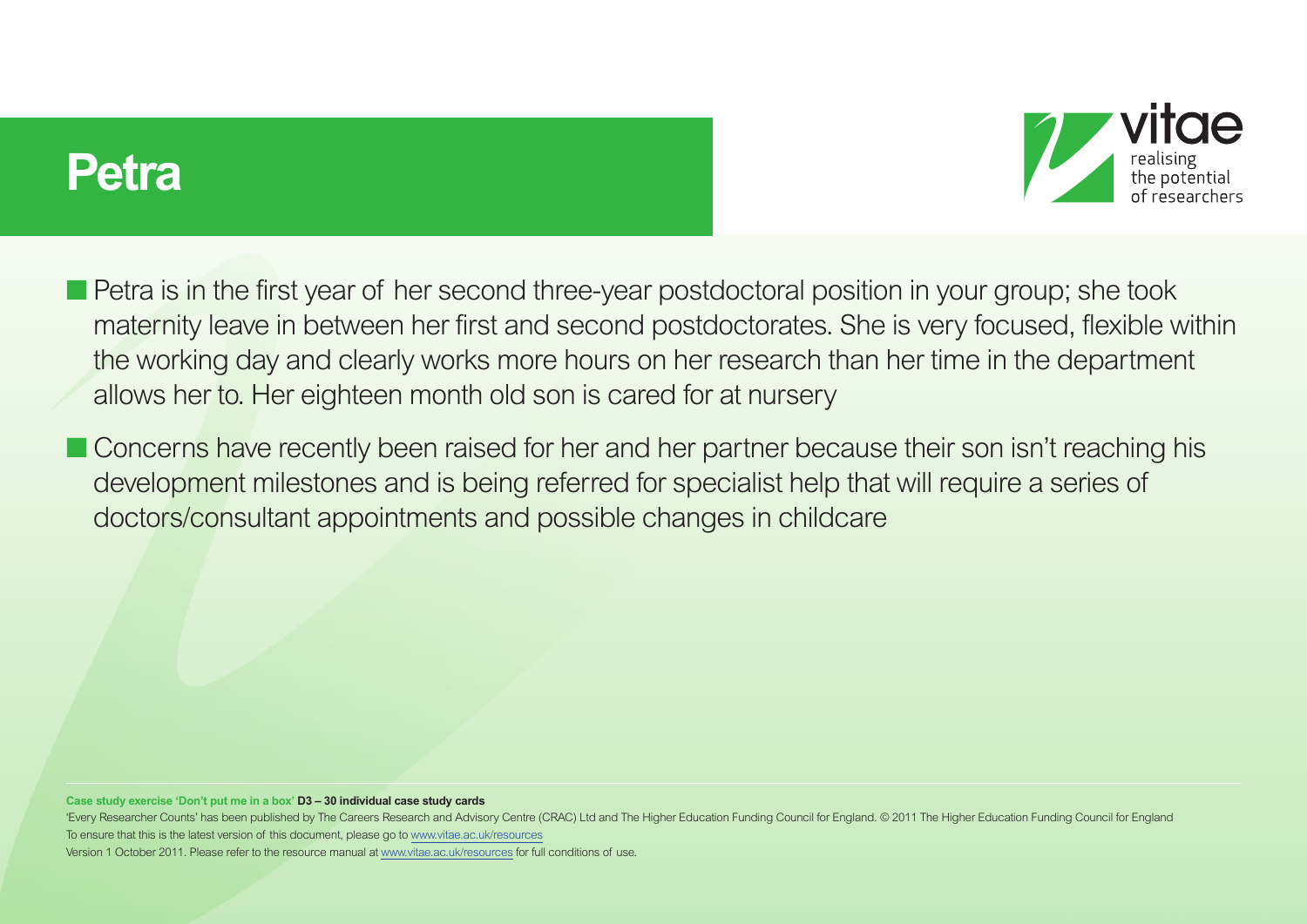



- Xiao is working as a postdoctoral research associate on a China-UK programme for researchers from both countries to explore each other's research and research environments
- Xiao has settled in well to the department although she is the only Chinese researcher in the group of mainly European researchers. She is working in the UK for three years and will then return to China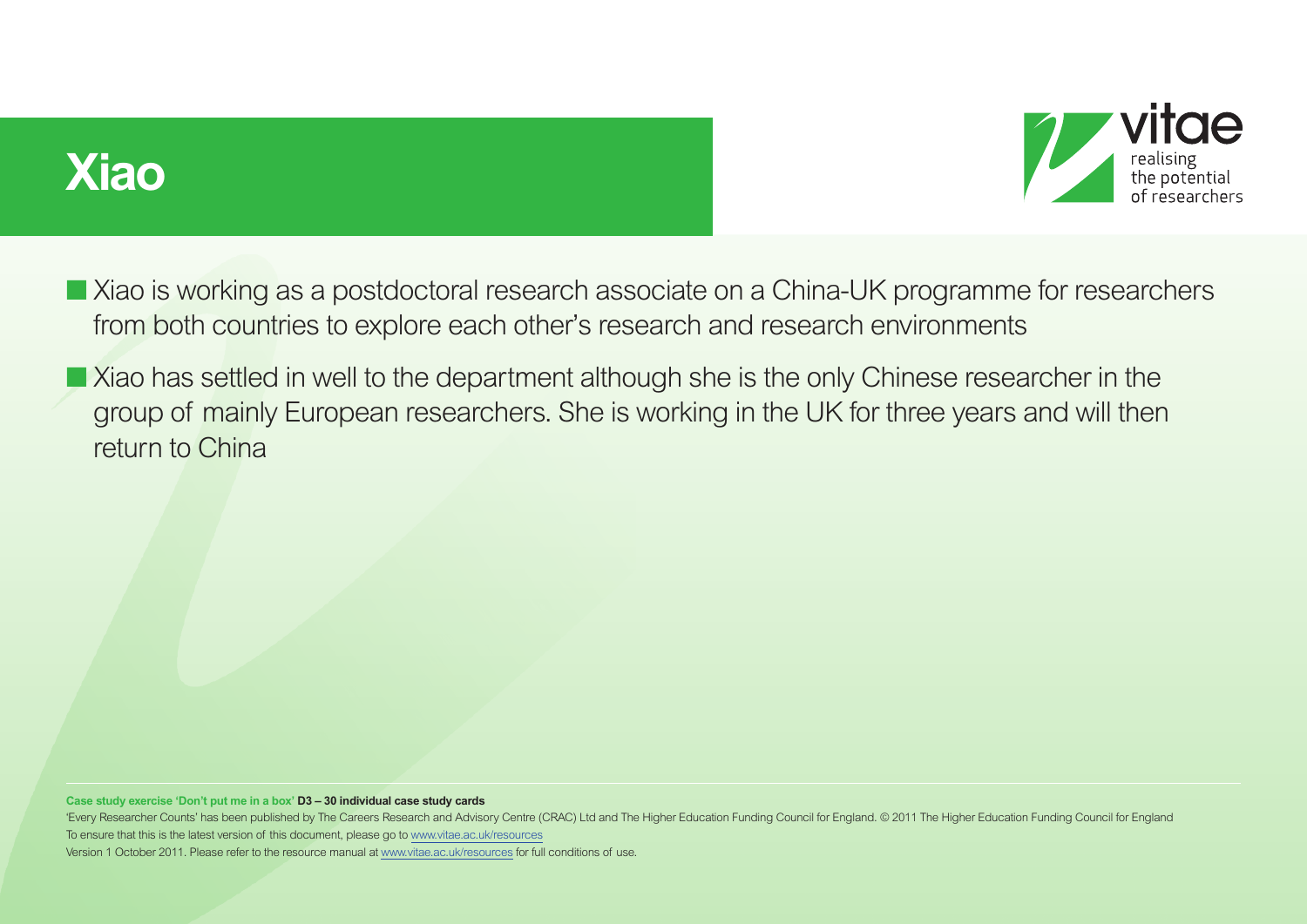



- Zulfa is a part-time (0.4) lecturer in your department teaching five hours per week, supervising a doctoral researcher and managing a two year research project funded by the Department for International Development (DFID). This is a collaboration between this institution and a partner South African university
- She works flexibly between the department, home, meetings overseas and managing her family of four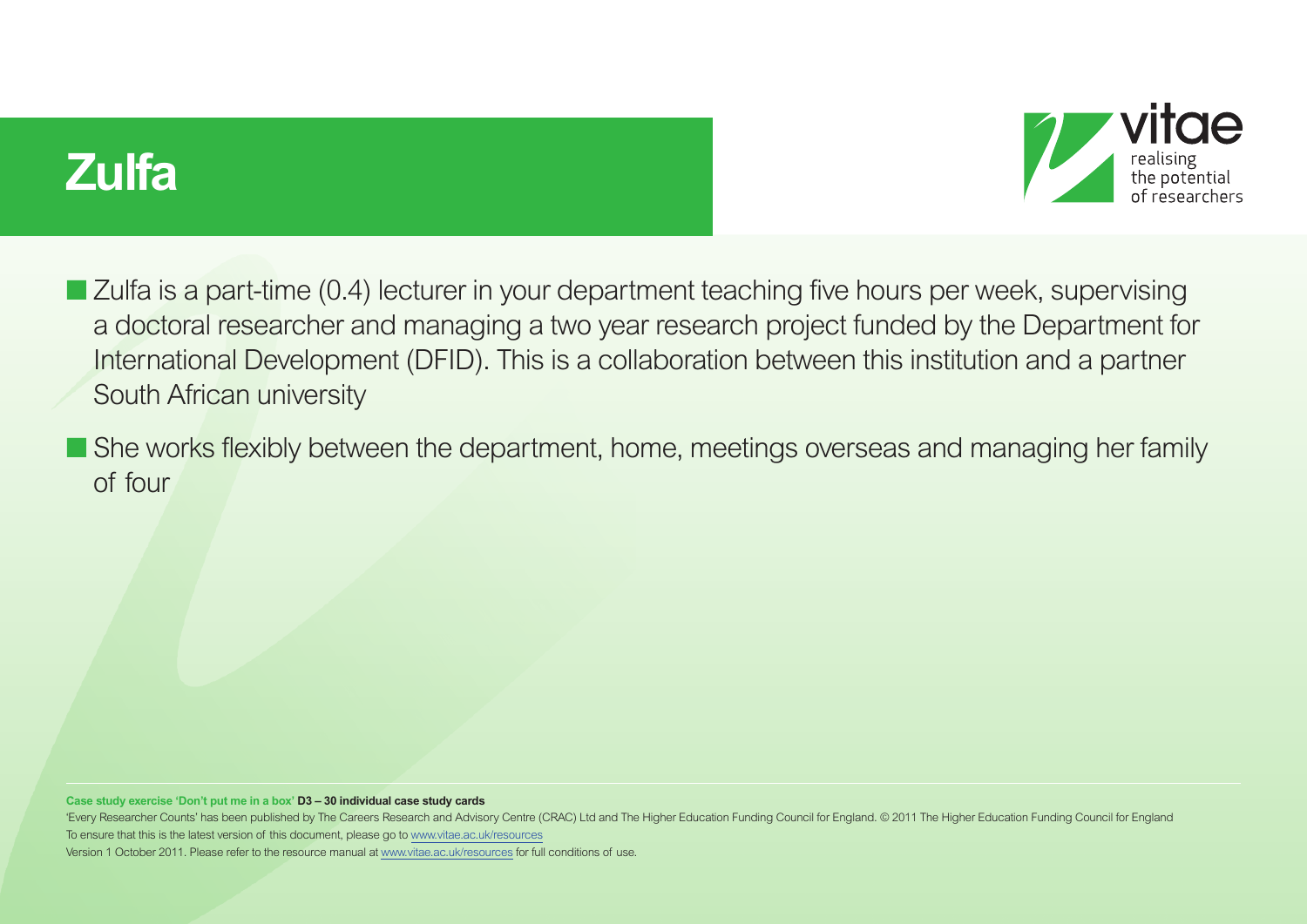## **Chris**



■ Chris, a part-time (0.6) junior lecturer, has recently started work in your department and has nine hours teaching to fit into his three days, supervision of two doctoral researchers and his own research

■ You are aware that he has taken this job on a part-time basis to be able to share childcare of his two children with his (freelance science journalist) partner

**Case study exercise 'Don't put me in a box' D3 – 30 individual case study cards**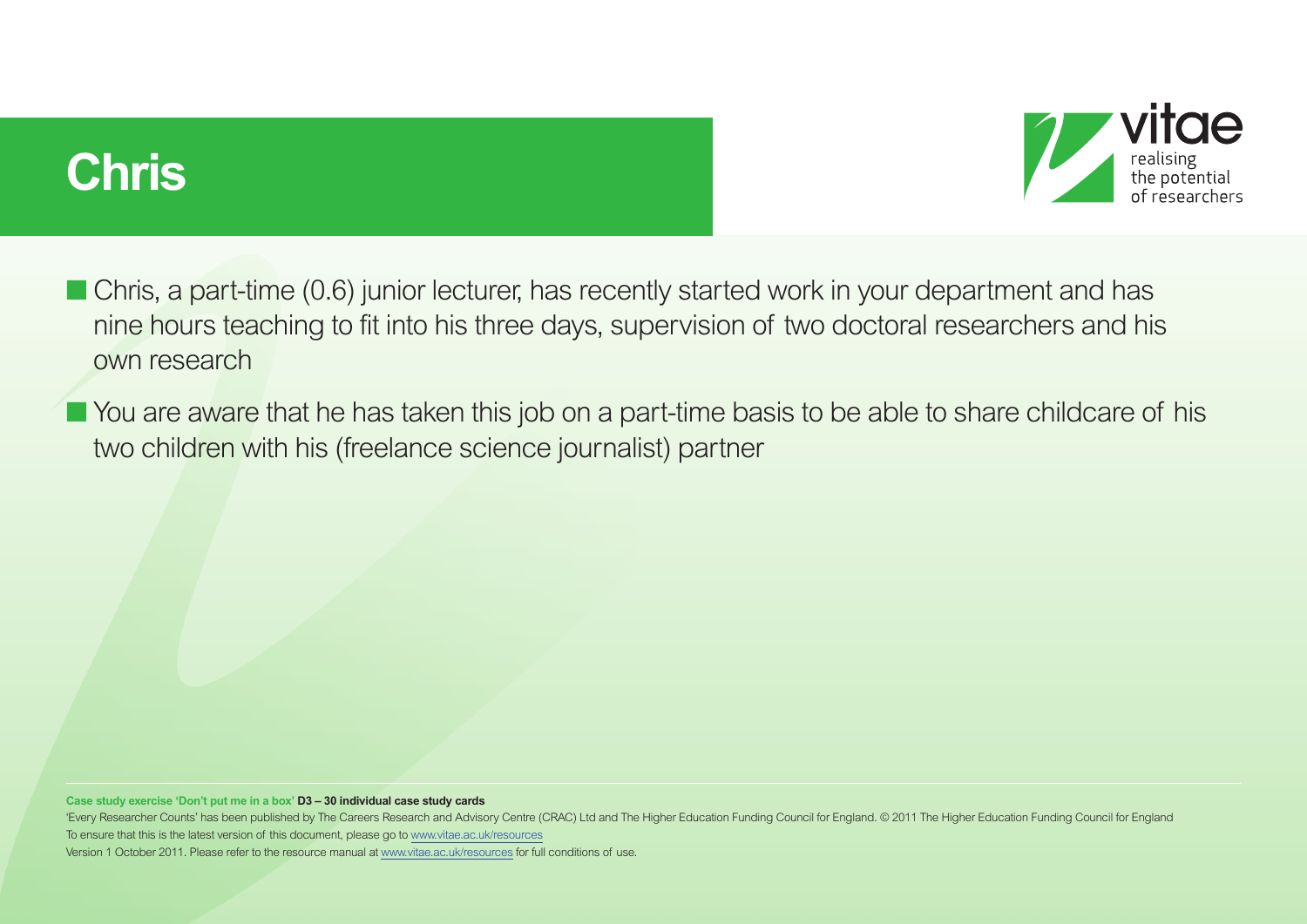### **Daniel**



- Daniel is a energetic and driven researcher in your department who makes effort to engage with social activities, attend conferences and engage in research communication exercises
- He tends to keep his work and home life very separate although you know that he joins his family each week for Friday evening dinner and balances his work and religious observance through careful management of his holidays and minimal work over the weekend period
- You are aware of a conflict for Daniel last year when a useful conference for him coincided with Yom Kippur and he chose to attend another conference later in the year instead

#### **Case study exercise 'Don't put me in a box' D3 – 30 individual case study cards**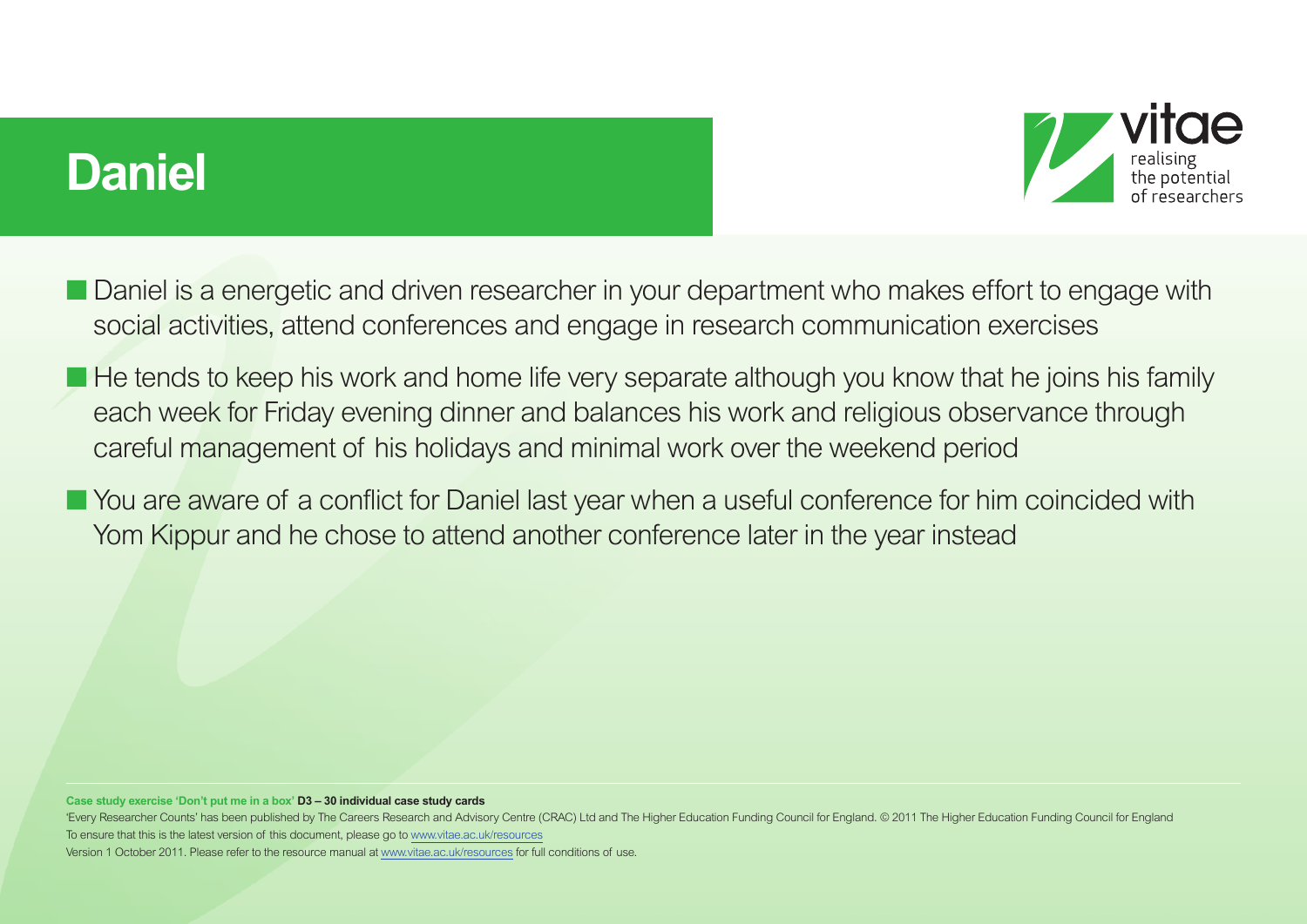### **David**



- David is a researcher within your department currently looking for fellowship funding for his research. He is expected to leave this university to go overseas for wider experience and career development
- He is reluctant to leave this university as he has started to assume more and more responsibility for his brother Rory who has long-term depression. David's parents are now in their late 60s and unable to be the first point of contact for issues to do with Rory which now falls to David
- Rory is single and employed at another local university as a lab technician

#### **Case study exercise 'Don't put me in a box' D3 – 30 individual case study cards**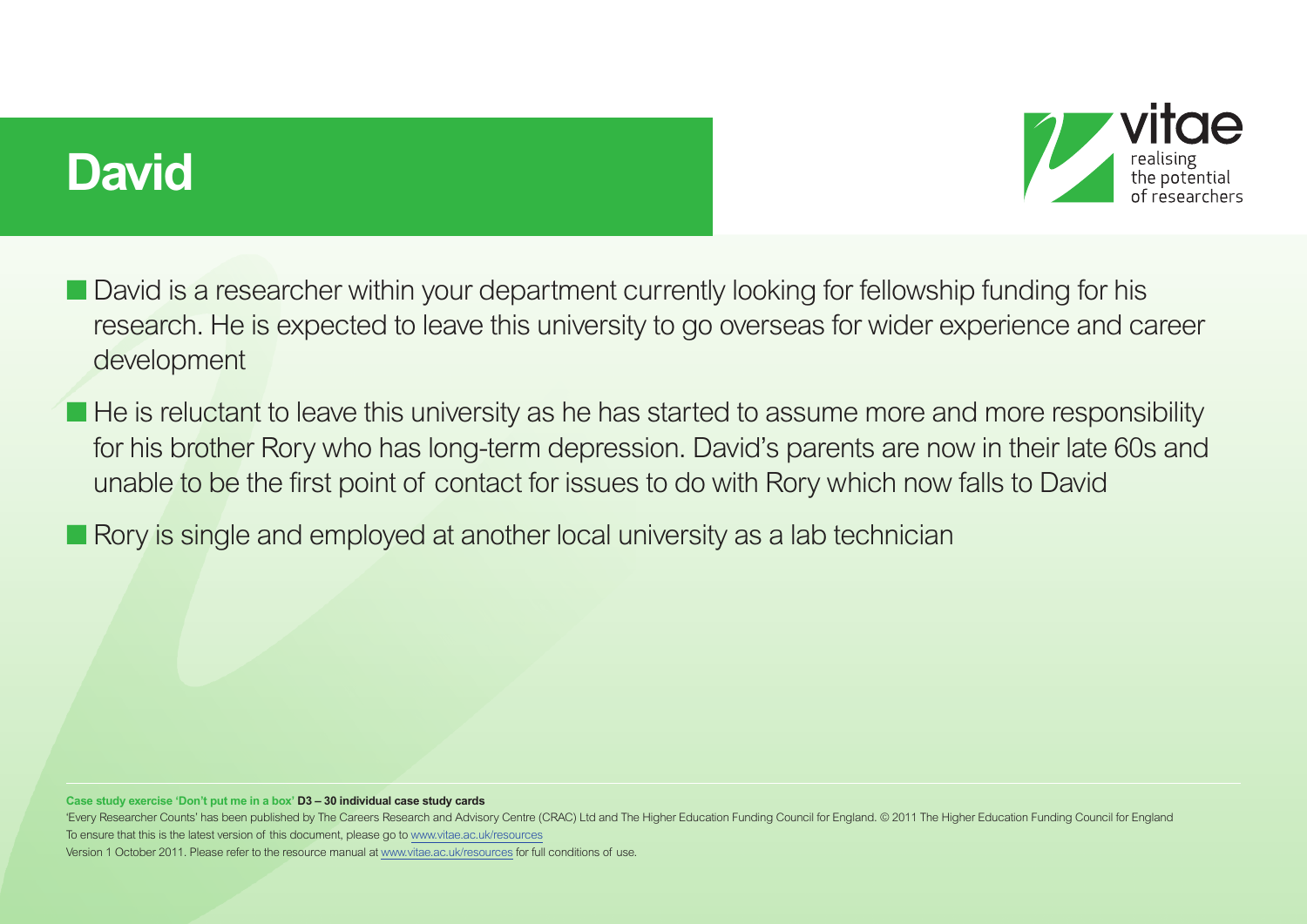## **George**



■ George is a recent addition to your group on a fellowship with three and a half years funding. He completed his doctorate and postdoctoral research at universities in Scotland before relocating for this fellowship

■ George is an engaging communicator although his strong Scottish accent has provoked a reaction in others (either through imitation or for others to denigrate regional accents)

**Case study exercise 'Don't put me in a box' D3 – 30 individual case study cards**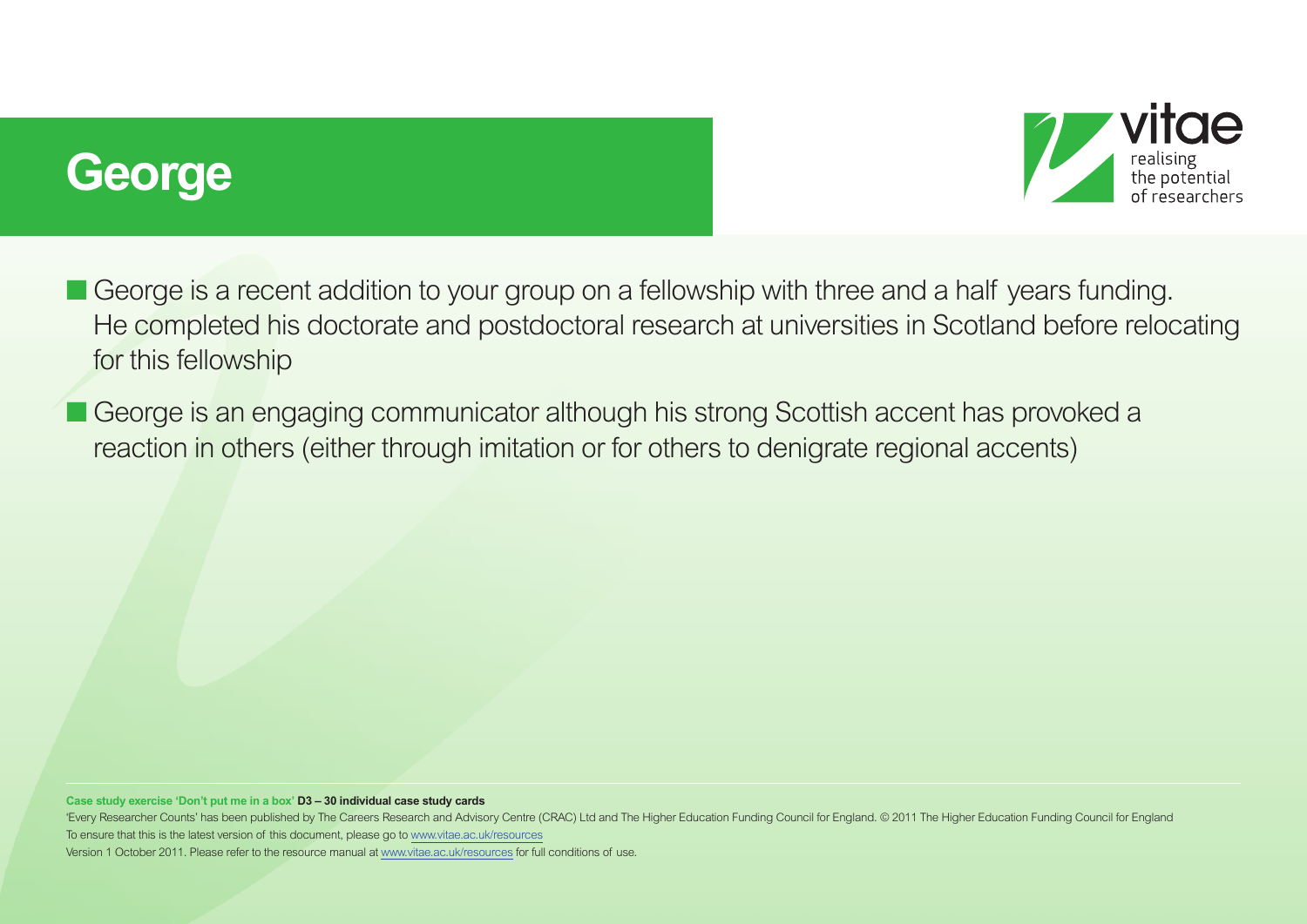### **James**



- **U** James is a lecturer within your group who has recently required more flexibility in his role to be able to care for his mother who has had a stroke and for whom he is the major carer (she lives over 200 miles away)
- He has arranged, and is paying for, local care. He is currently trying to maintain his career here and relocate his mother to live with him (he is single after divorce two years ago) or looking for a more local job nearer her home

**Case study exercise 'Don't put me in a box' D3 – 30 individual case study cards**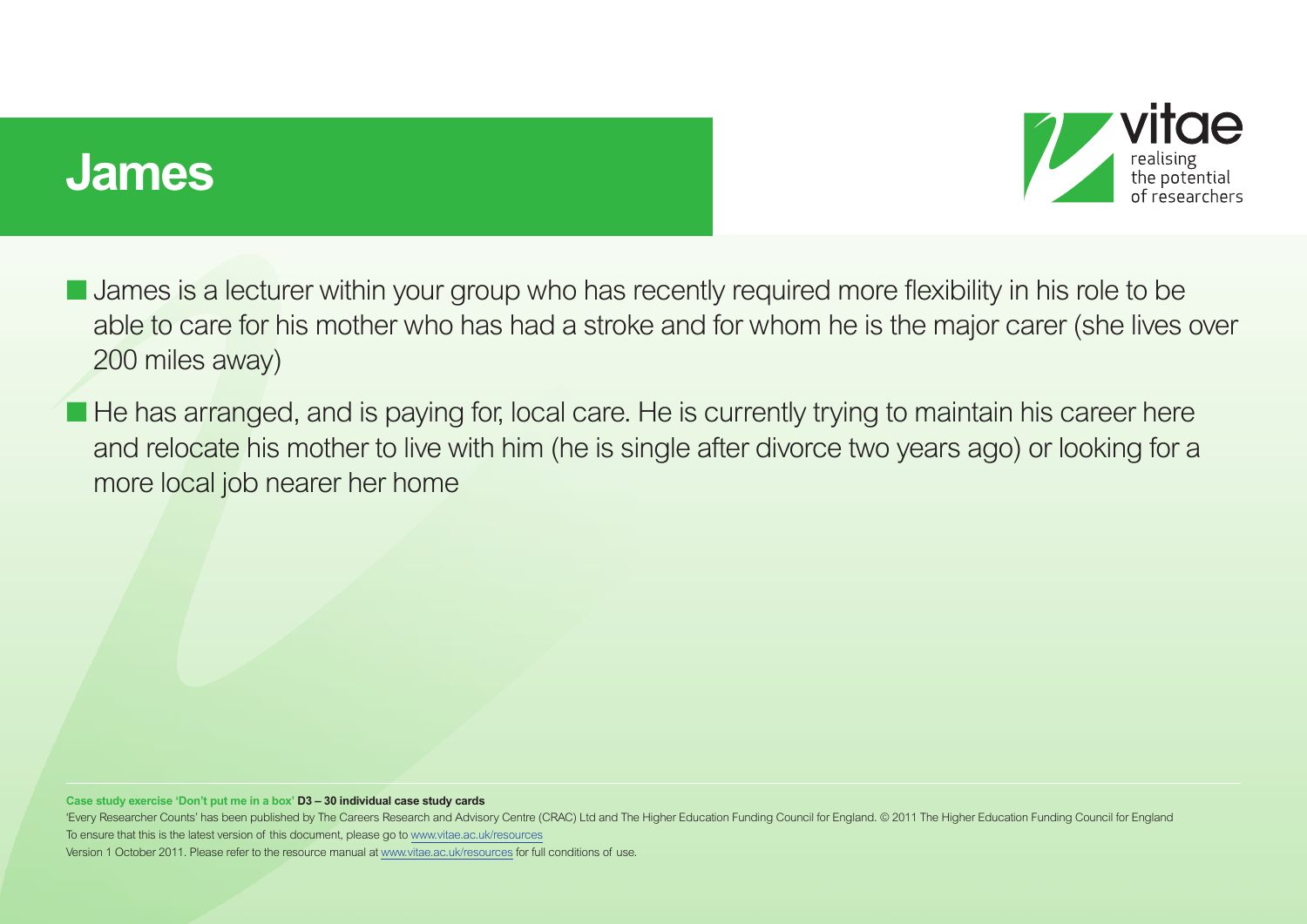



- Jim is a postdoctoral researcher in your department who is making good progress with his research, publishing and is thinking about possible fellowships
- He was diagnosed with type one diabetes in his teens and manages it through injection of insulin and he tests his blood, injects insulin and manages his food intake publicly and is always willing to answer questions about his condition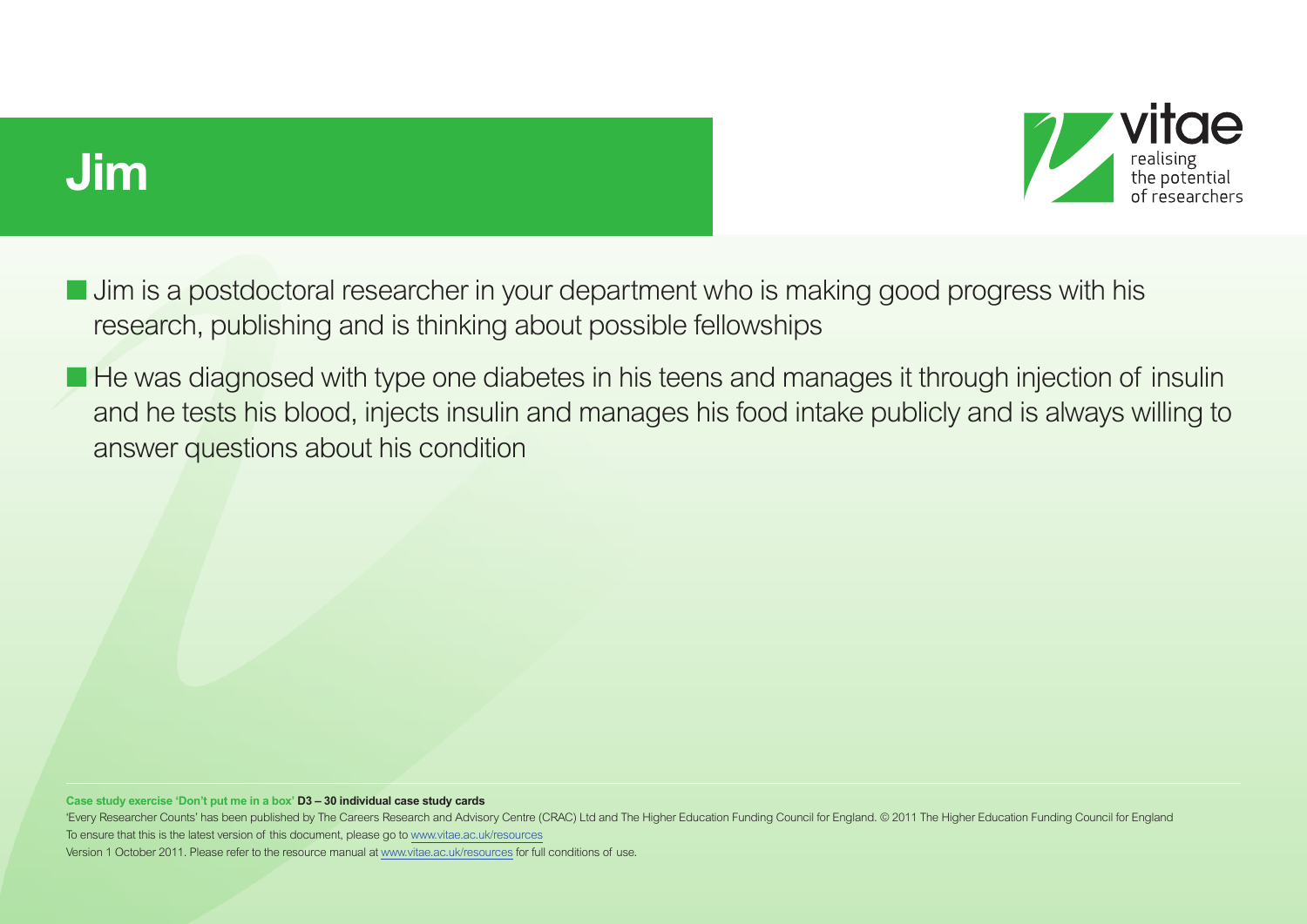# **Malik**



- Malik is completing the first year of his second postdoctorate at your institution after his doctorate and first postdoctoral position at the Institute of Technology, Delhi
- He is a well respected junior researcher who works hard, publishes and engages with the wider life of your department and has volunteered to take on small group teaching to develop his communication to UK audiences
- Malik is polite and respectful to all those he works with. You are aware that the undergraduates he teaches take advantage of this in seminars and in deadline management

#### **Case study exercise 'Don't put me in a box' D3 – 30 individual case study cards**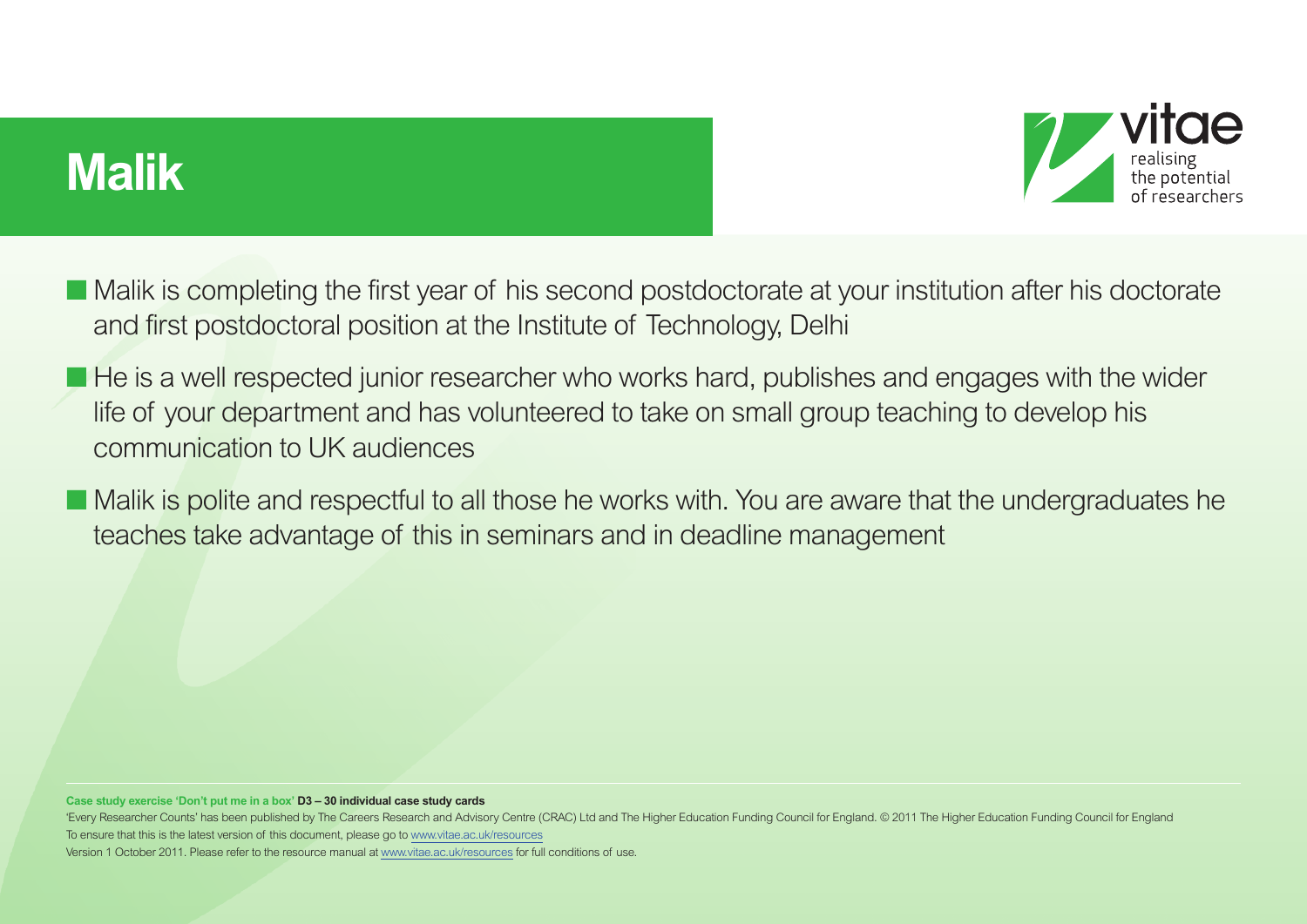### **Mark**



■ Mark is two years into his three year postdoctoral position in your group and is a very focused, flexible individual who has a strong output of research and publications and works more than the standard working week

■ He and his partner have an eighteen month old son. Concerns have recently been raised for them as their son isn't meeting his development milestones. They are being referred for specialist help that will require a series of doctors/consultant appointments and possible changes in childcare

**Case study exercise 'Don't put me in a box' D3 – 30 individual case study cards**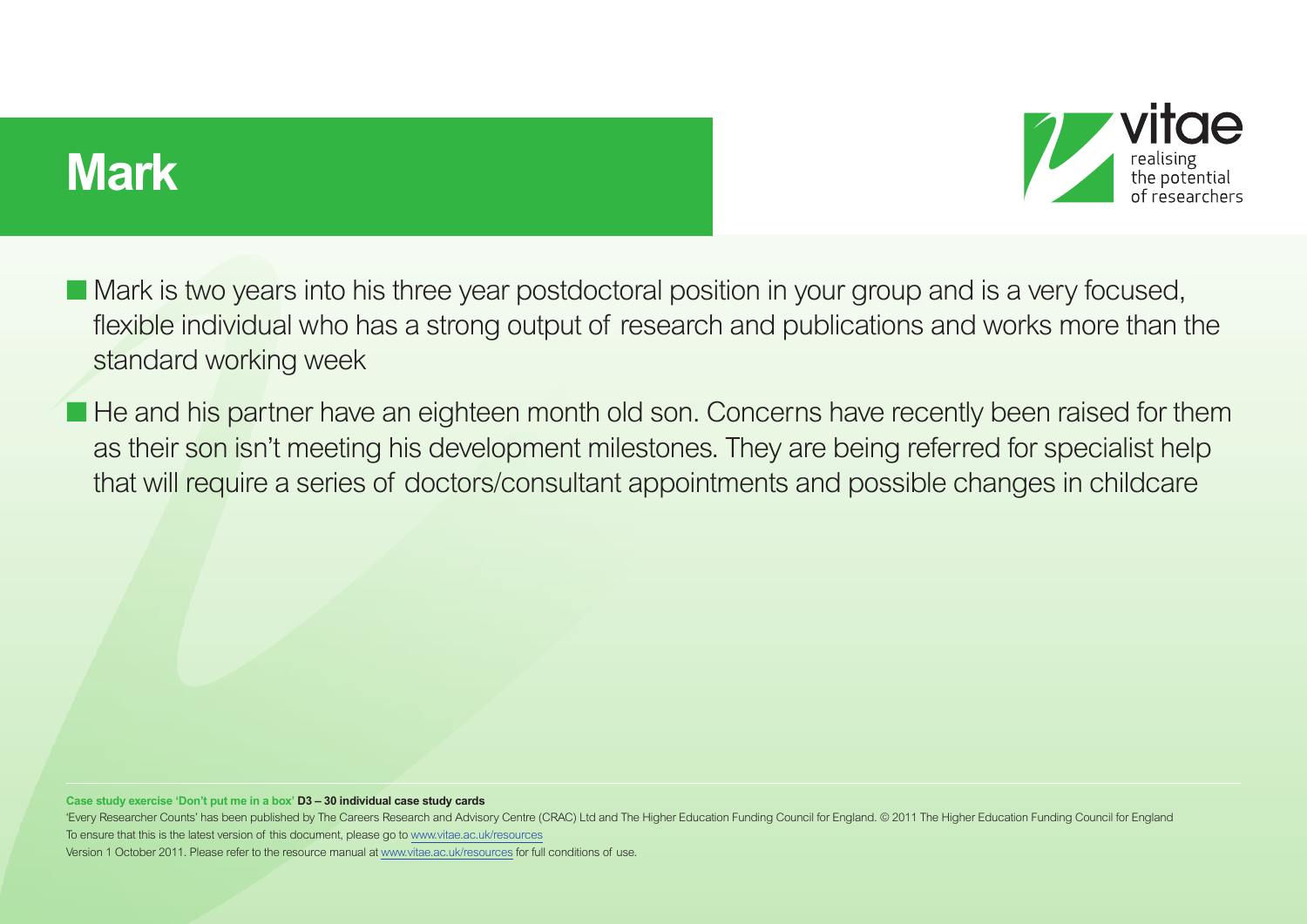# **Michael**



- Your colleague Michael is in his late 40s. He was married for 24 years and has two children (one of which is completing a masters and the other is in the second year of her doctorate)
- He came out two years ago and has been in a relationship with Rob for most of that time.
- He is a full-time lecturer within your department

**Case study exercise 'Don't put me in a box' D3 – 30 individual case study cards**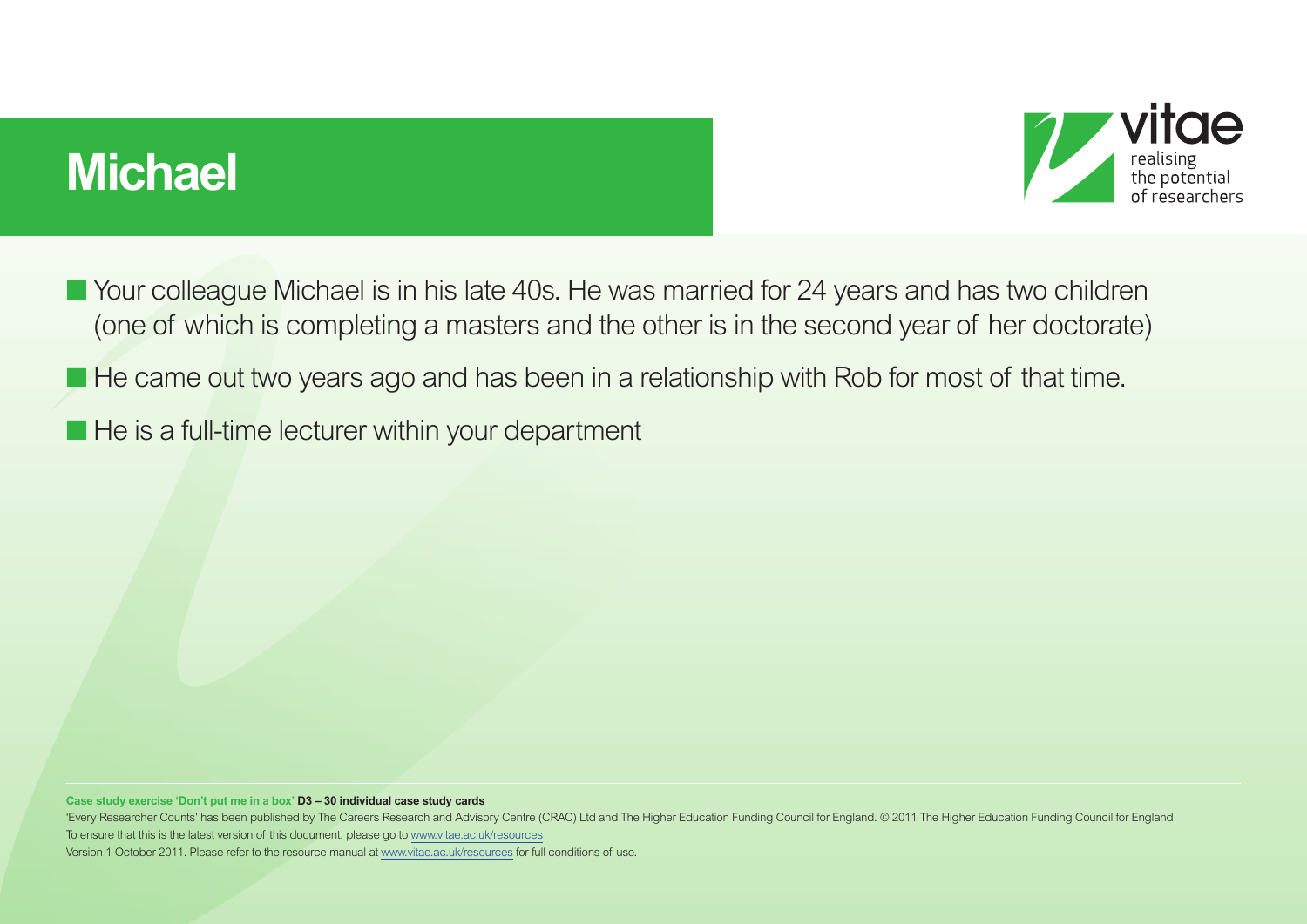



- Peter (62) has worked in your department for many years
- He has a consistent (although small) research output, provides consultancy on behalf of the university and his teaching is well received with undergraduates and masters students alike
- He has a preference for face-to-face teaching and is keen to do this for many years to come as he has no plans to retire; this is his second career having joined the university in his 40's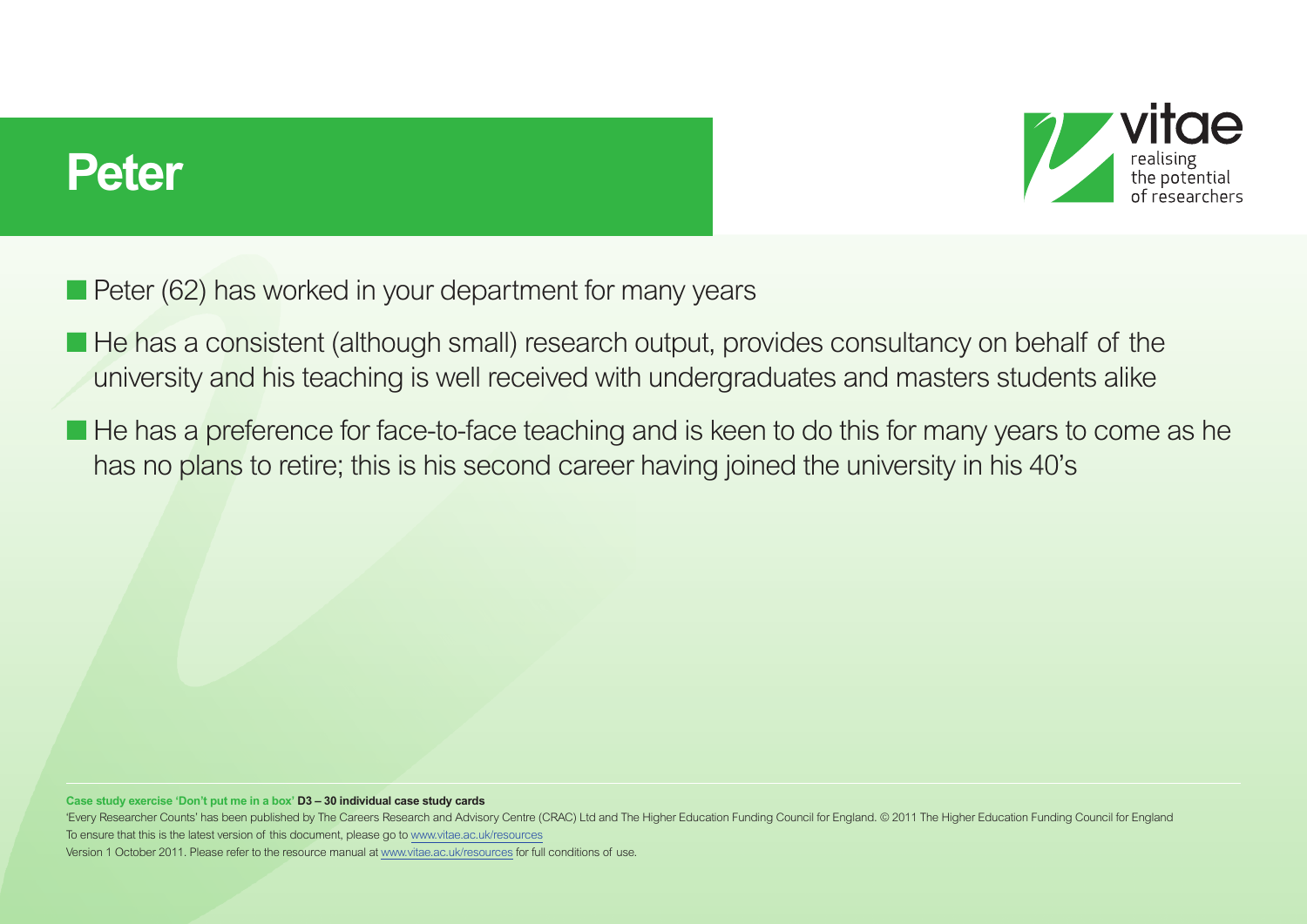# **Philip**



**• Philip is a research assistant who has worked in the same university since he graduated with a** Masters 15 years ago. He has been willing to work on short-term contracts as (with hindsight) it has turned into a relatively stable job for him

■ He was funded to do his doctorate at the university and has worked flexibly to be able to manage this with his job. He has just completed it and is now looking at the next steps for his career

**Case study exercise 'Don't put me in a box' D3 – 30 individual case study cards**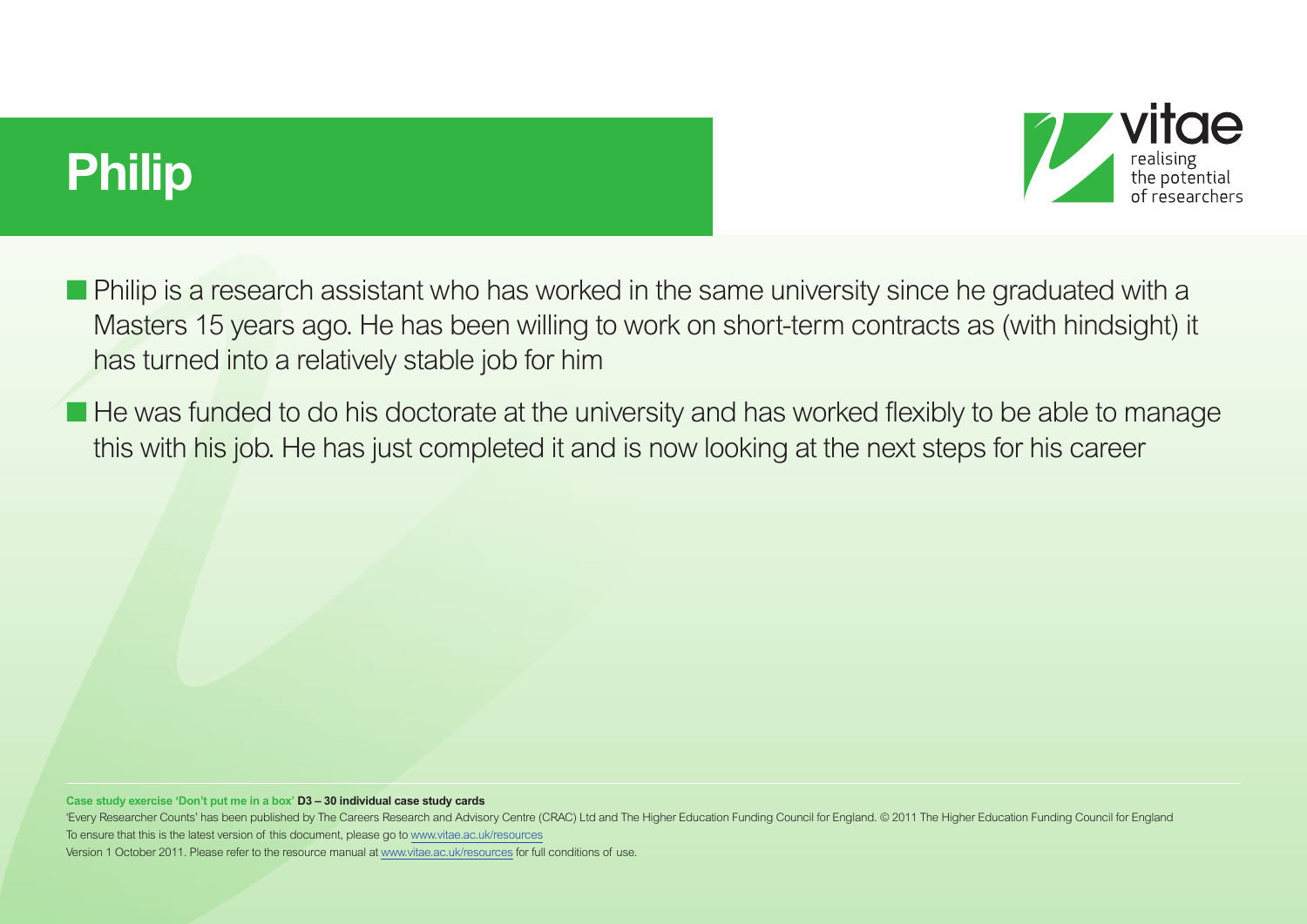



- Sadiq is a postdoctoral researcher in your research group. You think he has a wider set of skills than some others in your group and you could see him having a broader career than he envisages for himself at the moment
- He starts just before 8am and works hard during the day. He is committed to leaving the department at 3.30pm on three out of five days to pick up his six year old son as his surgeon wife doesn't have the flexibility in her job to be able to do that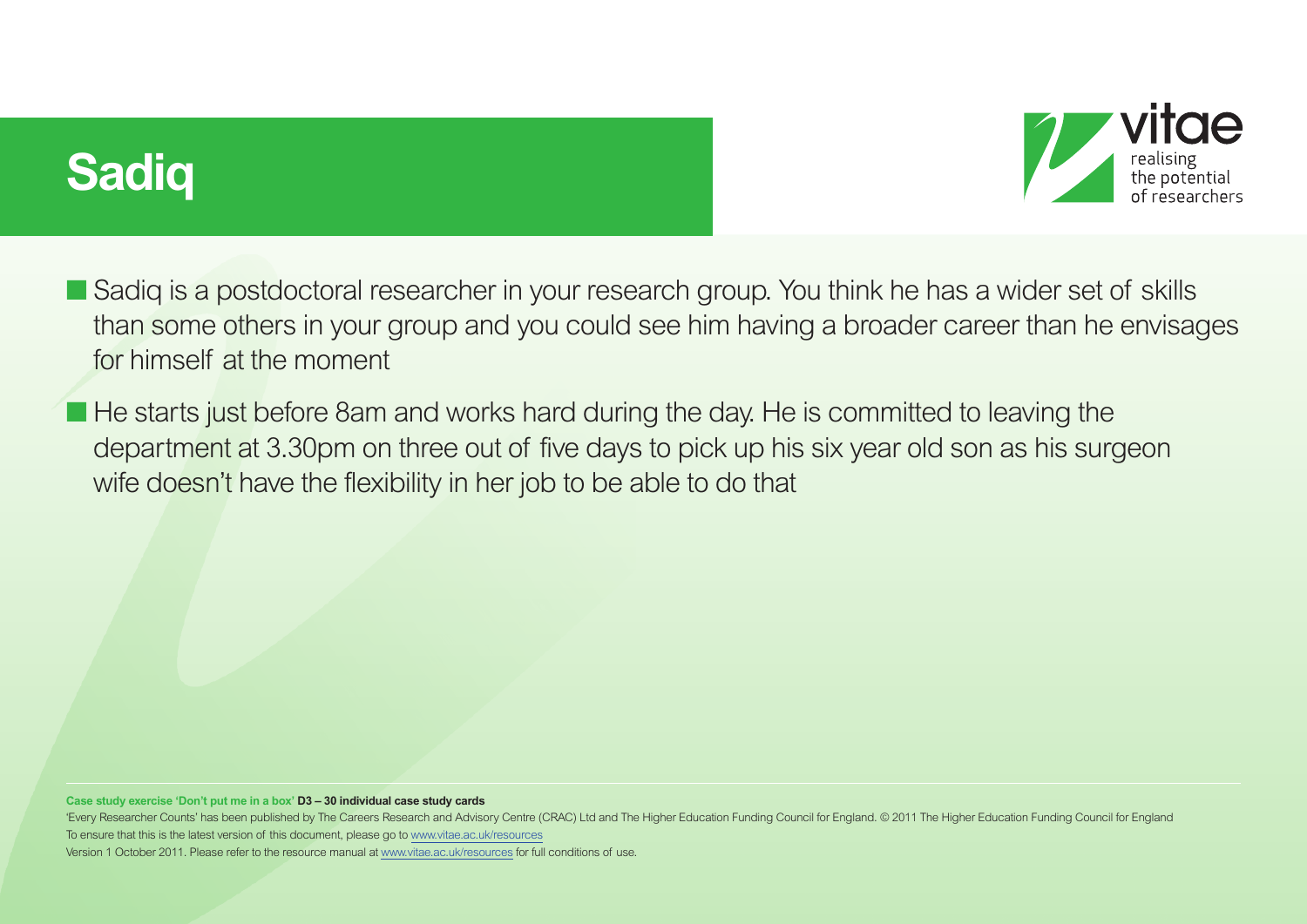



- Tariq is an Iranian doctoral researcher who is very active in your group, has made strong progress and will probably finish his doctorate within his funded and visa requirements
- You are aware that Tariq is very driven and your conversations are almost always confined to work
- In your last supervision meeting you noticed a series of fresh and older scars on Tariq's lower arms which (you consider) could be self-inflicted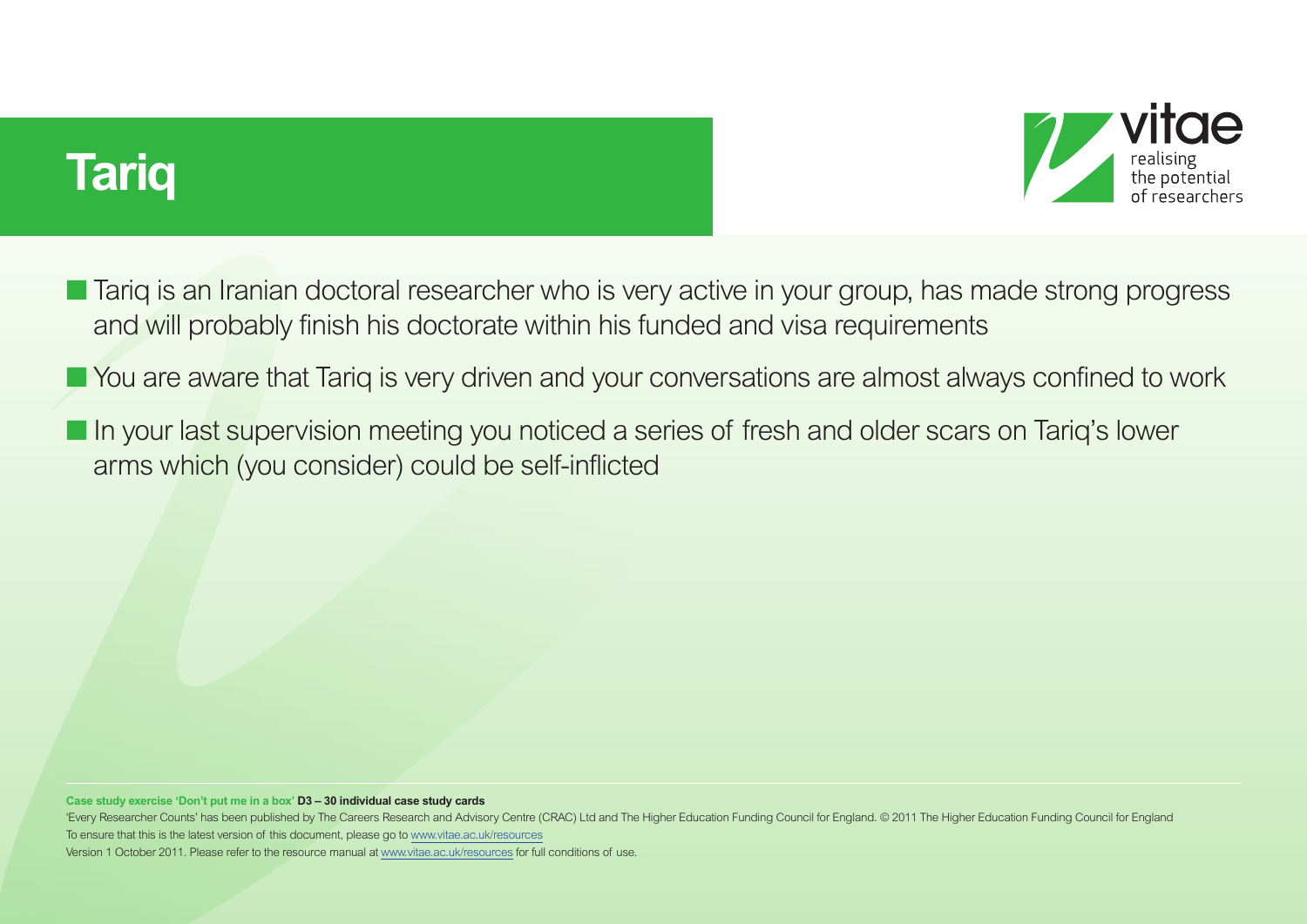## **Theo**



- Theo is a member of your research group in the early stages of his postdoctoral position having completed his doctorate with minor corrections last summer
- He is aware of (and confident in communicating) his high-functioning autism. He converses one to one and in groups but almost never makes eye contact; he is aware that he misses social cues but doesn't know how to address this.
- You are aware that he typically only sleeps around 4-5 hours a night as you, and members of your group, regularly get emails from Theo in the early hours of the morning

#### **Case study exercise 'Don't put me in a box' D3 – 30 individual case study cards**